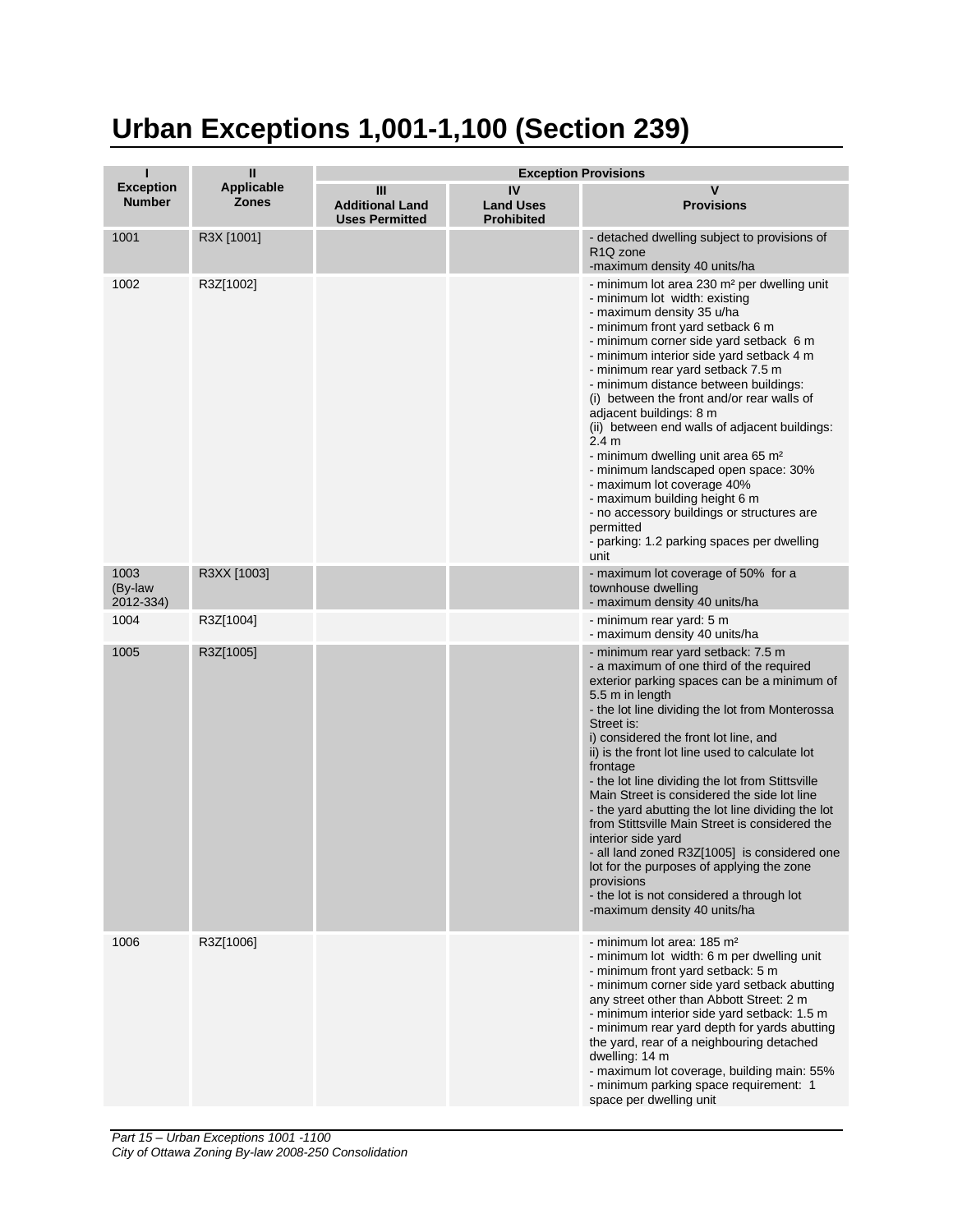| П                                 | $\mathbf{I}$                      | <b>Exception Provisions</b>                                                                                     |                                                                                                                                   |                                                                                                                                                                                                                                                                                                                                                                                                                                                                                                                                                                                                                                                                                                                                                                                                                                                                                                                                                                                                                                                                                                                                                                                                                                                                                                      |
|-----------------------------------|-----------------------------------|-----------------------------------------------------------------------------------------------------------------|-----------------------------------------------------------------------------------------------------------------------------------|------------------------------------------------------------------------------------------------------------------------------------------------------------------------------------------------------------------------------------------------------------------------------------------------------------------------------------------------------------------------------------------------------------------------------------------------------------------------------------------------------------------------------------------------------------------------------------------------------------------------------------------------------------------------------------------------------------------------------------------------------------------------------------------------------------------------------------------------------------------------------------------------------------------------------------------------------------------------------------------------------------------------------------------------------------------------------------------------------------------------------------------------------------------------------------------------------------------------------------------------------------------------------------------------------|
| <b>Exception</b><br><b>Number</b> | <b>Applicable</b><br><b>Zones</b> | Ш<br><b>Additional Land</b><br><b>Uses Permitted</b>                                                            | IV<br><b>Land Uses</b><br><b>Prohibited</b>                                                                                       | V<br><b>Provisions</b>                                                                                                                                                                                                                                                                                                                                                                                                                                                                                                                                                                                                                                                                                                                                                                                                                                                                                                                                                                                                                                                                                                                                                                                                                                                                               |
| 1007                              | R3Z[1007]                         |                                                                                                                 | - detached dwelling<br>- duplex dwelling<br>- linked-detached<br>dwelling<br>- semi-detached<br>dwellina<br>- three unit dwelling | - maximum density 40 units/ha<br>- minimum required lot area: 150 m <sup>2</sup> per<br>dwelling unit<br>- minimum required lot width: 5.5 m per<br>dwelling unit<br>- minimum required front yard setback: 4 m<br>- minimum required setback from a front lot<br>line to a single car garage 6 m<br>- minimum required setback from a front lot<br>line to a double car garage: 4m<br>- minimum required corner side yard<br>setback: 4 m<br>- minimum required interior side yard<br>setback: 1.2 m<br>- minimum required rear yard setback: 6.0 m<br>- maximum permitted lot coverage: 60%                                                                                                                                                                                                                                                                                                                                                                                                                                                                                                                                                                                                                                                                                                        |
| 1008                              | R3Z[1008]                         | - place of assembly<br>- day care<br>- park<br>- place of worship<br>and ancillary<br>rooming units<br>- school |                                                                                                                                   | - non residential uses not to be developed in<br>combination with residential uses<br>- non residential uses subject to the<br>provisions of the I1B subzone                                                                                                                                                                                                                                                                                                                                                                                                                                                                                                                                                                                                                                                                                                                                                                                                                                                                                                                                                                                                                                                                                                                                         |
| 1009                              | R3WW[1009]                        |                                                                                                                 |                                                                                                                                   | - maximum dwelling units per dwelling 20                                                                                                                                                                                                                                                                                                                                                                                                                                                                                                                                                                                                                                                                                                                                                                                                                                                                                                                                                                                                                                                                                                                                                                                                                                                             |
| 1010<br>(By-law<br>2012-334)      | R3WW[1010]                        |                                                                                                                 |                                                                                                                                   | - minimum lot area 3,177 m <sup>2</sup><br>- minimum front yard setback 3 m<br>- minimum corner side yard setback 3 m<br>- minimum rear yard setback (main<br>building):1.2 m<br>- maximum building height (main building)<br>10.4 m - maximum density: 53.5 u/gross ha<br>- minimum amenity area: 37 m <sup>2</sup> ; does not<br>apply amenity area to be provided by<br>second storey decks only<br>- buffering and landscaped open space in a<br>residential zone:<br>i) 0 m between off-street parking and the<br>street<br>ii) 0 m between off-street parking and church;<br>minimum 1.2 m yard buffer between main<br>building and church (R3Z Zone)<br>- where a chain link fence is erected it shall<br>be screened by a continuous evergreen<br>hedge no less than 1.2 m in height and<br>located immediately adjacent to and along<br>the entire length of the chain link fence<br>- parking area provisions: required parking<br>space length may be reduced to 5.5 m for a<br>townhouse dwelling<br>- permitted yard encroachments:<br>uncovered patio, deck, porch, platform and<br>landscaping furniture, 1 m or more above<br>finished grade: 0 m (OMB Order No. 1538<br>(September 22, 2004)<br>- interior side yard setback 1.2 m<br>(OMB Decision #3027 Issue date:<br>Nov.17/05) |
| 1011                              | R3X[1011]<br>R3Y[1011]            |                                                                                                                 |                                                                                                                                   | - lands must be developed with variable front<br>and rear yard depths such that no more than<br>two adjacent dwellings will have the same<br>yard depths and the variation in depth shall                                                                                                                                                                                                                                                                                                                                                                                                                                                                                                                                                                                                                                                                                                                                                                                                                                                                                                                                                                                                                                                                                                            |
| 1012                              | R3Z[1012]                         |                                                                                                                 |                                                                                                                                   | be at least 5 m<br>- minimum lot area townhouse dwelling 170                                                                                                                                                                                                                                                                                                                                                                                                                                                                                                                                                                                                                                                                                                                                                                                                                                                                                                                                                                                                                                                                                                                                                                                                                                         |
|                                   |                                   |                                                                                                                 |                                                                                                                                   |                                                                                                                                                                                                                                                                                                                                                                                                                                                                                                                                                                                                                                                                                                                                                                                                                                                                                                                                                                                                                                                                                                                                                                                                                                                                                                      |

*Part 15 – Urban Exceptions 1001 -1100 City of Ottawa Zoning By-law 2008-250 Consolidation*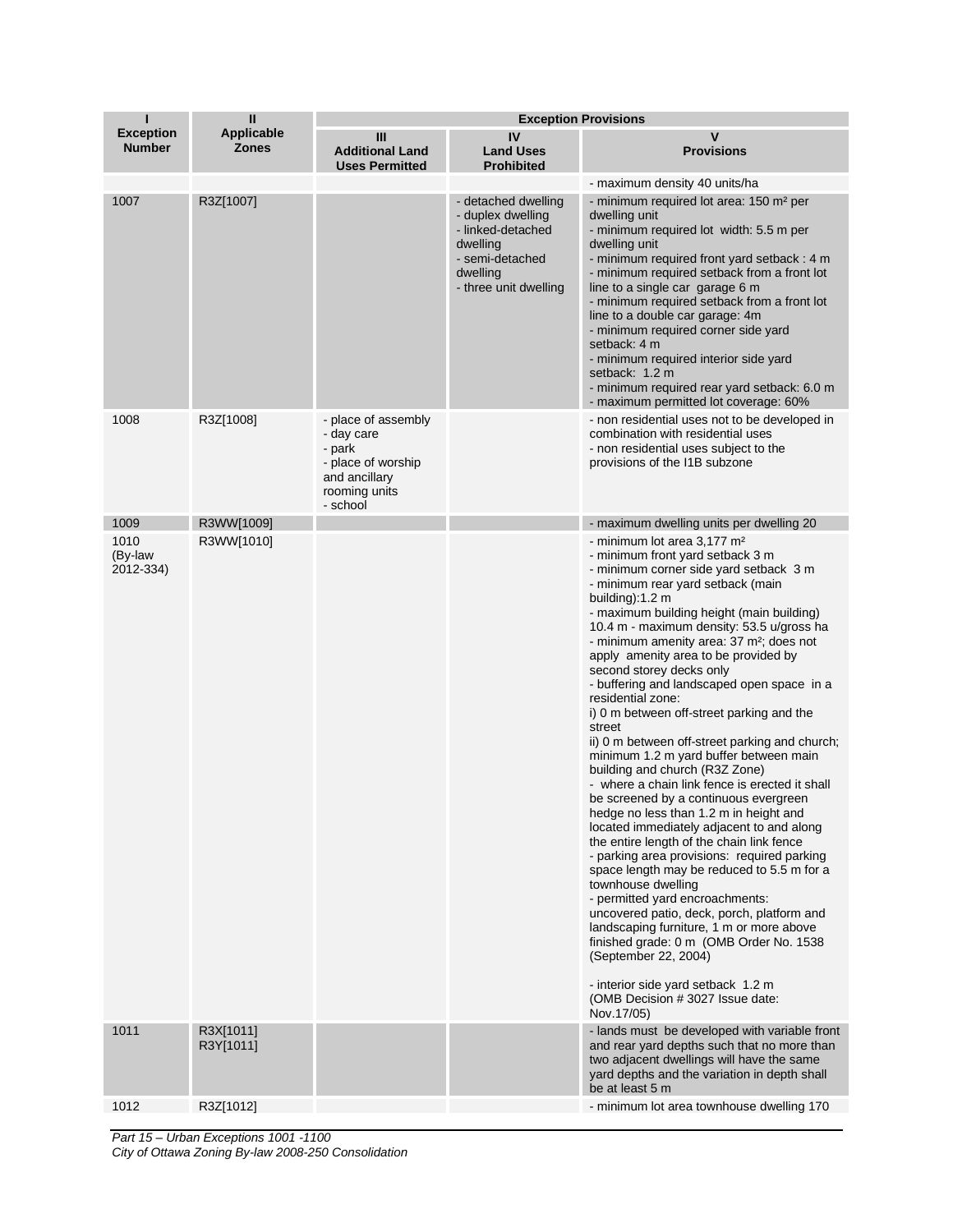| Т                                 | $\mathbf{I}$                      | <b>Exception Provisions</b>                          |                                                                                                      |                                                                                                                                                                                                                                                                                                                                                                                                                                                                                                                                                                                                                                                                                                                                                                                                                                                                                                                                                                                                                                                                                                                                                                                                                                                                    |
|-----------------------------------|-----------------------------------|------------------------------------------------------|------------------------------------------------------------------------------------------------------|--------------------------------------------------------------------------------------------------------------------------------------------------------------------------------------------------------------------------------------------------------------------------------------------------------------------------------------------------------------------------------------------------------------------------------------------------------------------------------------------------------------------------------------------------------------------------------------------------------------------------------------------------------------------------------------------------------------------------------------------------------------------------------------------------------------------------------------------------------------------------------------------------------------------------------------------------------------------------------------------------------------------------------------------------------------------------------------------------------------------------------------------------------------------------------------------------------------------------------------------------------------------|
| <b>Exception</b><br><b>Number</b> | <b>Applicable</b><br><b>Zones</b> | Ш<br><b>Additional Land</b><br><b>Uses Permitted</b> | IV<br><b>Land Uses</b><br><b>Prohibited</b>                                                          | v<br><b>Provisions</b>                                                                                                                                                                                                                                                                                                                                                                                                                                                                                                                                                                                                                                                                                                                                                                                                                                                                                                                                                                                                                                                                                                                                                                                                                                             |
| (By-law<br>2012-334)              |                                   |                                                      |                                                                                                      | m <sup>2</sup>                                                                                                                                                                                                                                                                                                                                                                                                                                                                                                                                                                                                                                                                                                                                                                                                                                                                                                                                                                                                                                                                                                                                                                                                                                                     |
| 1013<br>(By-law<br>2012-334)      | R3X[1013]                         |                                                      |                                                                                                      | - minimum lot area townhouse dwelling 156<br>m <sup>2</sup><br>- corner side yard setback abutting Katimavik<br>Road 6 m<br>- maximum coverage main building 45%<br>- maximum dwelling units per dwelling:<br>townhouse dwelling 7 units and dwelling<br>must not be longer than 45 m                                                                                                                                                                                                                                                                                                                                                                                                                                                                                                                                                                                                                                                                                                                                                                                                                                                                                                                                                                              |
| 1014                              | R3X[1014]                         |                                                      | - detached dwelling<br>- duplex dwelling<br>- semi-detached<br>dwelling                              |                                                                                                                                                                                                                                                                                                                                                                                                                                                                                                                                                                                                                                                                                                                                                                                                                                                                                                                                                                                                                                                                                                                                                                                                                                                                    |
| 1015                              | R3X[1015]                         |                                                      |                                                                                                      | - minimum lot width of detached dwelling 13<br>m                                                                                                                                                                                                                                                                                                                                                                                                                                                                                                                                                                                                                                                                                                                                                                                                                                                                                                                                                                                                                                                                                                                                                                                                                   |
| 1016                              | R3X[1016]<br>R3VV[1016]<br>S183   |                                                      | - detached dwelling                                                                                  | - minimum lot area 160 m <sup>2</sup><br>- minimum lot width 6 m<br>- minimum corner side yard setback 3 m<br>- minimum rear yard setback main building<br>6.5 <sub>m</sub>                                                                                                                                                                                                                                                                                                                                                                                                                                                                                                                                                                                                                                                                                                                                                                                                                                                                                                                                                                                                                                                                                        |
| 1017                              | R3X[1017],<br>R3VV[1017]          |                                                      |                                                                                                      | - maximum coverage: main building 50%                                                                                                                                                                                                                                                                                                                                                                                                                                                                                                                                                                                                                                                                                                                                                                                                                                                                                                                                                                                                                                                                                                                                                                                                                              |
| 1018<br>(By-law<br>2012-334)      | R3X[1018]                         |                                                      | - duplex dwelling<br>- semi-detached<br>dwelling<br>- townhouse<br>dwelling<br>- three unit dwelling | - maximum building height, main building 9 m                                                                                                                                                                                                                                                                                                                                                                                                                                                                                                                                                                                                                                                                                                                                                                                                                                                                                                                                                                                                                                                                                                                                                                                                                       |
| 1019                              | R2L[1019]                         |                                                      | - duplex dwelling                                                                                    | - maximum building height 9 m<br>- minimum lot width detached, 10.5 m, semi-<br>detached 6 m,<br>- minimum lot area detached 320 m <sup>2</sup> , semi-<br>detached 200 m <sup>2</sup><br>- minimum front yard and corner side yard<br>setback 4.5 m<br>- minimum rear yard setback:<br>i) main building 7.5 m<br>ii) garages and carports 4.5 m<br>iii) other accessory buildings 1 m<br>iv) when abuts O1A 10 m<br>- minimum interior side yard setback:<br>i) main building and attached garage and<br>carport 1.2 m<br>ii) detached garage and accessory buildings<br>- the interior side yard setback from a main<br>building can be reduced to 2 m if:<br>i) a door of a dwelling leads to the interior<br>side yard in question,<br>ii) the lot has a rear yard to front yard<br>drainage,<br>iii) the proposed top of the foundation wall for<br>the dwelling on an abutting lot is lower by<br>more than 0.5 m from the proposed top of the<br>foundation wall for the dwelling on the lot on<br>which the required side yard setback is being<br>provided<br>- minimum building separation is 1 m<br>- lot coverage:<br>-i) main building 40%<br>-ii) swimming pool 10%<br>-iii) accessory buildings 8%<br>- minimum net floor area per dwelling unit is |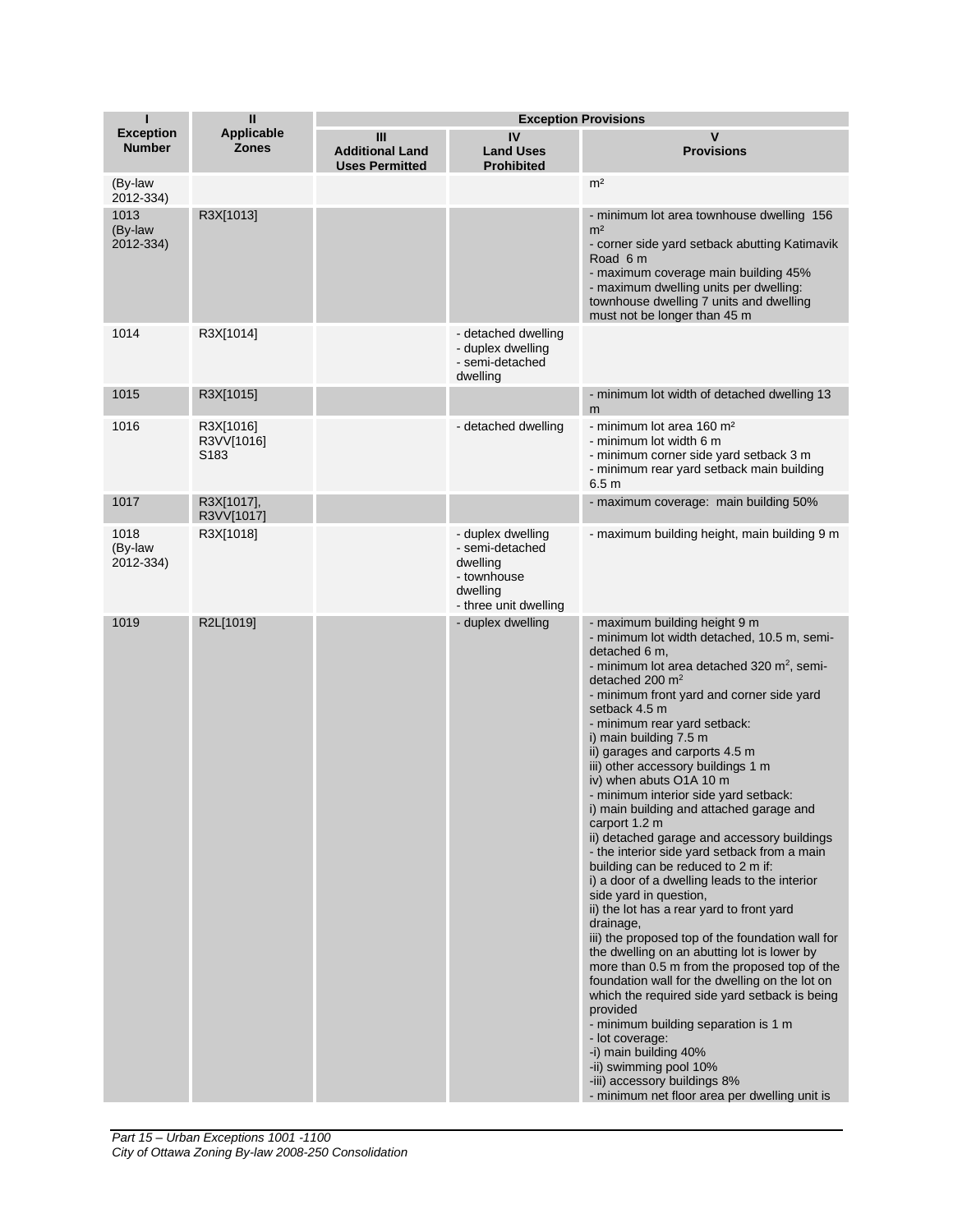| П                                 | $\mathbf{I}$                      | <b>Exception Provisions</b>                          |                                                                   |                                                                                                                                                                                                                                                                                                                                                                                                                                                                                                                       |
|-----------------------------------|-----------------------------------|------------------------------------------------------|-------------------------------------------------------------------|-----------------------------------------------------------------------------------------------------------------------------------------------------------------------------------------------------------------------------------------------------------------------------------------------------------------------------------------------------------------------------------------------------------------------------------------------------------------------------------------------------------------------|
| <b>Exception</b><br><b>Number</b> | <b>Applicable</b><br><b>Zones</b> | Ш<br><b>Additional Land</b><br><b>Uses Permitted</b> | IV<br><b>Land Uses</b><br><b>Prohibited</b>                       | v<br><b>Provisions</b>                                                                                                                                                                                                                                                                                                                                                                                                                                                                                                |
|                                   |                                   |                                                      |                                                                   | $100 \text{ m}^2$<br>- all types of storage, excepted enclosed<br>storage, shall be prohibited unless<br>specifically permitted elsewhere                                                                                                                                                                                                                                                                                                                                                                             |
| 1020                              | R3VV[1020]                        |                                                      |                                                                   | - minimum rear yard setback main building,<br>10 m where abutting lands are in the O1A<br>zone                                                                                                                                                                                                                                                                                                                                                                                                                        |
| 1021                              | R3VV[1021]                        |                                                      |                                                                   | - minimum rear yard setback: main building<br>10 <sub>m</sub><br>- minimum interior side yard setback: main<br>building 1.5 m<br>- maximum building heights: main building 9<br>m<br>- maximum dwelling units per building 5                                                                                                                                                                                                                                                                                          |
| 1022                              | R3Z[1022]                         |                                                      |                                                                   | - maximum building height: main building 9 m<br>- minimum landscaped open space 40%                                                                                                                                                                                                                                                                                                                                                                                                                                   |
| 1023<br>(By-law<br>2012-334)      | R3VV[1023]                        | - recreational and<br>athletic facility              | -detached dwelling<br>-duplex dwelling<br>-three unit dwelling    | - minimum lot area semi-detached dwelling<br>540 m <sup>2</sup><br>- minimum lot width semi-detached dwelling<br>18 <sub>m</sub><br>- minimum front yard setback 3.5 m<br>- minimum corner side yard setback 3.5 m<br>- minimum rear yard setback main building,<br>6.5 <sub>m</sub><br>- maximum coverage: main building 60 %<br>- maximum dwelling units per building:<br>townhouse dwelling 4                                                                                                                      |
| 1024                              | R3VV[1024]                        | - residential care<br>facility                       |                                                                   | - minimum lot area 4,000 m <sup>2</sup><br>- minimum lot width 30 m<br>- minimum front yard setback main building<br>7.5 <sub>m</sub><br>- minimum corner side yard setback main<br>building 9 m<br>- minimum rear yard setback: main building 9<br>m<br>- minimum interior side yard setback width<br>main building 6 m<br>- maximum coverage main building 40 %<br>- maximum building height: main building 11<br>m<br>- minimum building separation: main<br>buildings 6 m<br>- minimum landscaped open space: 40% |
| 1025                              | R3VV[1025]                        |                                                      | - detached dwelling<br>- duplex dwelling<br>- three unit dwelling | - minimum lot area semi-detached dwelling<br>$200 \text{ m}^2$<br>- minimum lot width semi-detached dwelling<br>6 <sub>m</sub><br>- minimum front yard setback one storey<br>dwellings 3.5 m<br>- minimum corner side yard setback one<br>storey dwelling 3 m<br>- minimum rear yard setback: one storey<br>main building- 6 m provided that where the<br>rear lot line abuts a street, the minimum rear<br>yard setback must be 7.5 m<br>- maximum lot coverage one storey main<br>building 55%                      |
| 1026                              | R3VV[1026]                        |                                                      |                                                                   | - minimum front yard setback one storey<br>dwelling 3.5 m<br>- minimum corner side yard setback one<br>storey dwelling 3.5 m                                                                                                                                                                                                                                                                                                                                                                                          |
| 1027                              | R3VV[1027]                        |                                                      |                                                                   | - maximum lot coverage main building 45%<br>- minimum front yard setback one storey                                                                                                                                                                                                                                                                                                                                                                                                                                   |
|                                   |                                   |                                                      |                                                                   |                                                                                                                                                                                                                                                                                                                                                                                                                                                                                                                       |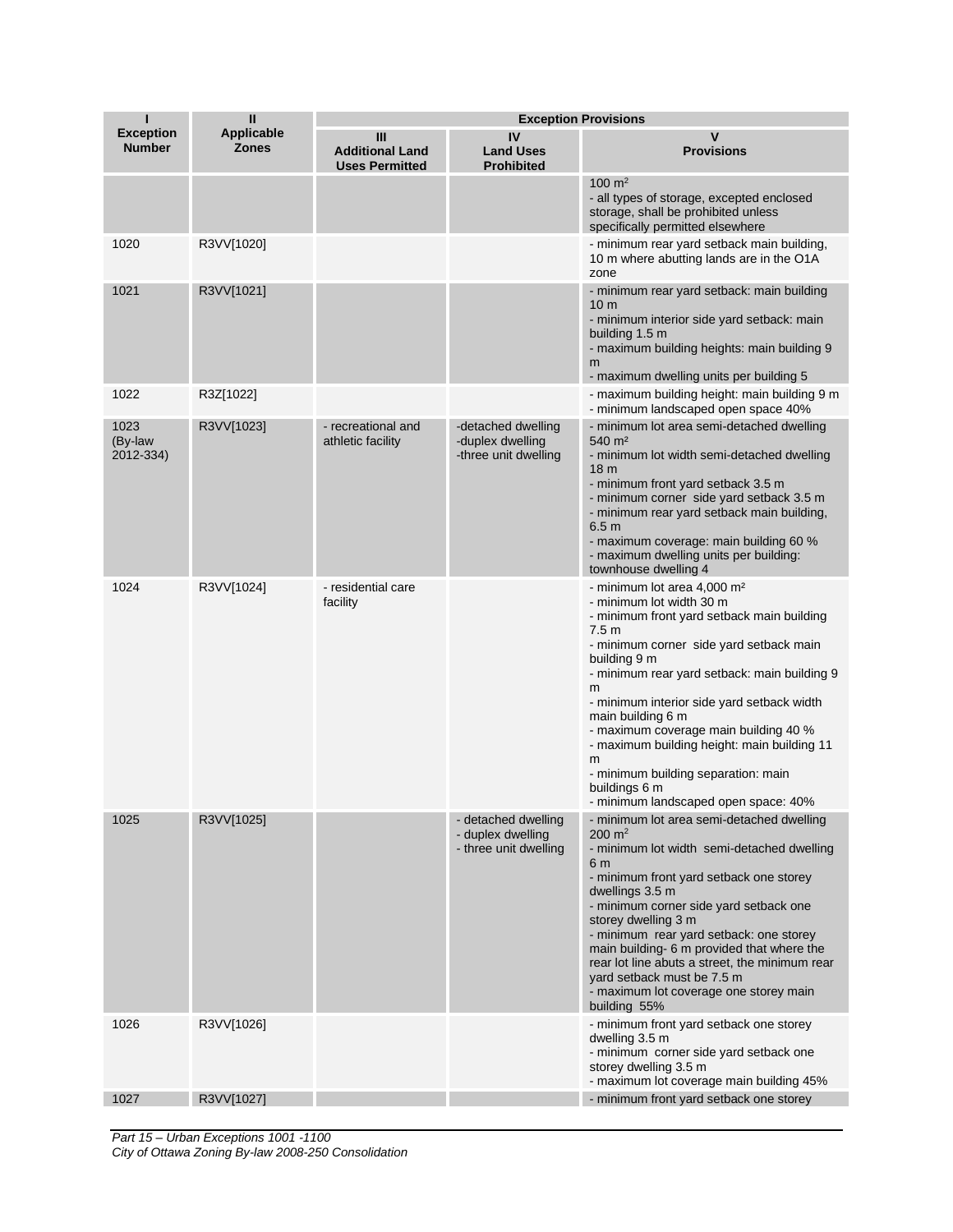| Т                                 | $\mathbf{I}$               | <b>Exception Provisions</b>                          |                                                                                                                                                         |                                                                                                                                                                                                                                                                                                                                                                                                                                                                                                                                                                                                                                                                                                                                                                                                                                                                                            |  |
|-----------------------------------|----------------------------|------------------------------------------------------|---------------------------------------------------------------------------------------------------------------------------------------------------------|--------------------------------------------------------------------------------------------------------------------------------------------------------------------------------------------------------------------------------------------------------------------------------------------------------------------------------------------------------------------------------------------------------------------------------------------------------------------------------------------------------------------------------------------------------------------------------------------------------------------------------------------------------------------------------------------------------------------------------------------------------------------------------------------------------------------------------------------------------------------------------------------|--|
| <b>Exception</b><br><b>Number</b> | Applicable<br><b>Zones</b> | Ш<br><b>Additional Land</b><br><b>Uses Permitted</b> | IV<br><b>Land Uses</b><br><b>Prohibited</b>                                                                                                             | $\mathsf{V}$<br><b>Provisions</b>                                                                                                                                                                                                                                                                                                                                                                                                                                                                                                                                                                                                                                                                                                                                                                                                                                                          |  |
|                                   |                            |                                                      |                                                                                                                                                         | dwelling 3 m<br>- minimum corner side yard setback one<br>storey dwelling 3 m<br>- minimum rear yard setback one storey<br>dwelling 6 m<br>- maximum lot coverage main building 55%                                                                                                                                                                                                                                                                                                                                                                                                                                                                                                                                                                                                                                                                                                        |  |
| 1028<br>(By-law<br>2012-334)      | R3VV[1028]                 |                                                      | - duplex dwelling<br>- three unit dwelling                                                                                                              | - minimum lot area: 260 $m2$<br>- minimum lot width 9 m<br>- minimum front yard setback to main<br>building 3 m<br>- minimum front yard setback to garage 4.5<br>m<br>- minimum corner side yard setback 3 m<br>- minimum interior side yard setback:<br>i) for semi detached or detached dwelling:<br>1.2 <sub>m</sub><br>ii) for a townhouse dwelling: 1 m on one side<br>and 1.5 m on the other side<br>- minimum rear yard setback:<br>i) for single storey dwelling 6 m<br>ii) for 2 or more storey dwelling 7.5 m<br>- minimum rear yard setback abutting Terry<br>Fox drive or Goulbourn forced road 9 m<br>- minimum yard setback for any yard abutting<br>a railway right-of-way 15 m<br>- maximum lot coverage:<br>i) for single storey dwelling 55%<br>ii) for a 2 or more storey dwelling 50%<br>- maximum building heights 11 m<br>- minimum parking space size 2.6m by 5.5 m |  |
| 1029<br>(By-law<br>2012-334)      | R3VV[1029]<br>R3X[1029]    |                                                      | - detached dwelling<br>- semi-detached<br>dwelling, except<br>when a curve in the<br>road makes the<br>location of a<br>townhouse dwelling<br>difficult | - minimum lot area 180 m <sup>2</sup><br>- minimum lot width 6 m<br>- minimum front yard setback to house 3 m<br>- minimum front yard setback to garage 4.5<br>m<br>- minimum corner side yard setback 3 m<br>- minimum interior side yard setback:<br>i) semi-detached dwelling: 1.2 m<br>ii) townhouse dwelling: 1 m on one side, and<br>1.5 m on the other side<br>- minimum rear yard setback:<br>i) single storey dwelling: 6 m<br>ii) 2 or more storey dwelling: 7.5 m<br>- minimum yard setback for any yard abutting<br>a railway right-of-way 15 m<br>- minimum yard setback for any yard abutting<br>Terry Fox Drive or Goulbourn Forced Road:<br>9 <sub>m</sub><br>- maximum coverage:<br>i) single storey dwelling 55%<br>ii) two or more storey dwelling 50%<br>- maximum building heights 11 m<br>- minimum parking space size 2.6m by 5.5 m                                 |  |
| 1030                              | R3VV[1030]                 |                                                      |                                                                                                                                                         | - minimum corner side yard setback 3 m<br>- minimum rear yard setback 6 m                                                                                                                                                                                                                                                                                                                                                                                                                                                                                                                                                                                                                                                                                                                                                                                                                  |  |
| 1031<br>(By-law<br>2012-334)      | R4B[1031]                  |                                                      | - detached dwelling<br>-semi-detached<br>dwelling<br>- duplex dwelling<br>- three unit dwelling<br>- apartment dwelling,<br>low rise                    | - townhouse dwelling:<br>i) main building separation 3 m<br>ii) minimum corner side yard setback abutting<br>Katimavik Road 6 m<br>- minimum lot area: 3,600 m <sup>2</sup><br>- minimum lot width: 30 m<br>- minimum front yard setback: 6 m<br>- minimum corner side yard setback: 6 m-<br>minimum rear yard setback:                                                                                                                                                                                                                                                                                                                                                                                                                                                                                                                                                                    |  |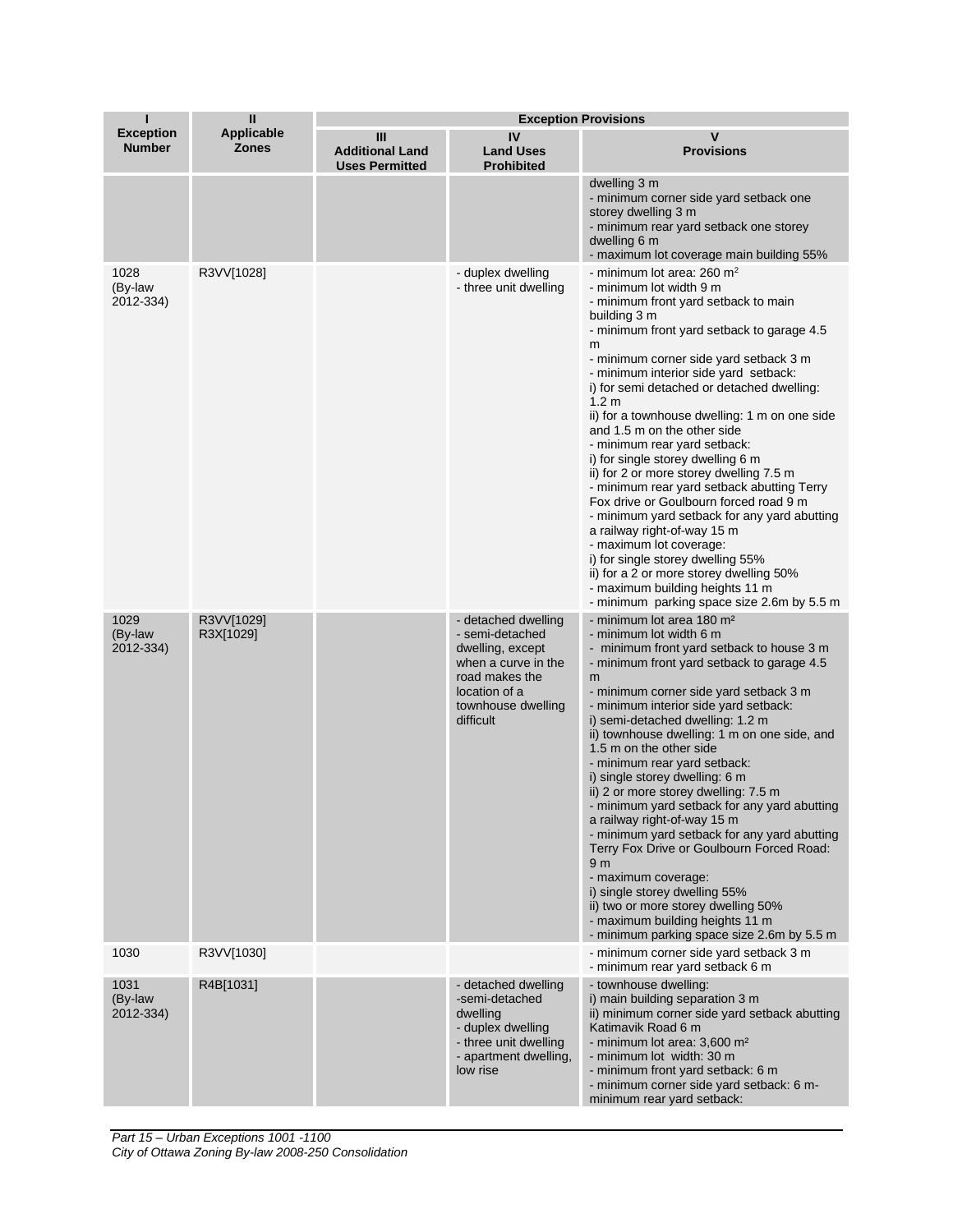| п                                 | Ш                                 | <b>Exception Provisions</b>                          |                                                                           |                                                                                                                                                                                                                                                                                                                                                                                                                                                                                                                                                                                                                                                                                                                                                                                                                                                                                                                                                                                                       |  |
|-----------------------------------|-----------------------------------|------------------------------------------------------|---------------------------------------------------------------------------|-------------------------------------------------------------------------------------------------------------------------------------------------------------------------------------------------------------------------------------------------------------------------------------------------------------------------------------------------------------------------------------------------------------------------------------------------------------------------------------------------------------------------------------------------------------------------------------------------------------------------------------------------------------------------------------------------------------------------------------------------------------------------------------------------------------------------------------------------------------------------------------------------------------------------------------------------------------------------------------------------------|--|
| <b>Exception</b><br><b>Number</b> | <b>Applicable</b><br><b>Zones</b> | Ш<br><b>Additional Land</b><br><b>Uses Permitted</b> | IV<br><b>Land Uses</b><br><b>Prohibited</b>                               | v<br><b>Provisions</b>                                                                                                                                                                                                                                                                                                                                                                                                                                                                                                                                                                                                                                                                                                                                                                                                                                                                                                                                                                                |  |
|                                   |                                   |                                                      |                                                                           | i) main: 6 m, except that where the rear lot<br>line abuts a dwelling in an R3Z zone the<br>minimum rear yard setback must be 10 m<br>ii) other accessory building: 1 m, unless<br>constructed as an integral part of a fence<br>erected on the lot line<br>- maximum coverage:<br>i) main building: 40%<br>ii) swimming pool: 10%<br>iii) accessory building: 5%<br>- net floor area: 45 m <sup>2</sup> per dwelling unit<br>- maximum building heights:<br>i) main building: 12 m, maximum 3.5 storeys<br>ii) other accessory building: 4 m unless<br>constructed as an integral part of a fence<br>erected on a lot line, in which case the<br>maximum building height shall be 2.5 m<br>- minimum building separations:<br>i) between main buildings: 8 m<br>ii) between other buildings: 1 m<br>- minimum amenity area: 20 m <sup>2</sup> per ground<br>floor unit<br>- maximum length of building: 45 m<br>- permitted storage: all types of storage are<br>prohibited, except enclosed storage |  |
| 1032                              | R3Z[1032]                         |                                                      | - duplex dwelling<br>- three unit dwelling                                | - minimum rear yard setback: main building<br>10 m where abutting an O1A zone<br>- minimum net floor area: 90 m <sup>2</sup> per dwelling<br>unit<br>- building heights 9 m<br>- minimum building separations between<br>main buildings 2.4 m<br>- distance to private street:<br>i) between main building and street (rear of<br>curb) $4.5 \text{ m}$<br>ii) between garage access for vehicle and<br>street (rear of curb) 6 m                                                                                                                                                                                                                                                                                                                                                                                                                                                                                                                                                                     |  |
| 1033                              | R3X[1033]                         |                                                      | - duplex dwelling<br>- semi-detached<br>dwelling<br>- three unit dwelling | - minimum building separations of main<br>building for detached dwellings 2.4 m<br>- minimum distance to private street between<br>main building and street in the yard having a<br>driveway crossing said yard for detached<br>dwelling 4.5 m<br>- minimum density - detached dwellings 2<br>u/ha<br>- maximum density - detached dwellings 16<br>u/ha<br>- maximum density - townhouse dwellings 80<br>units                                                                                                                                                                                                                                                                                                                                                                                                                                                                                                                                                                                        |  |
| 1034                              | R3VV[1034]                        |                                                      | - duplex dwelling<br>- three unit dwelling                                | - minimum lot area 1200 m <sup>2</sup><br>- minimum lot width 15 m<br>- minimum front yard setback 3 m<br>- minimum corner side yard setback 4.5 m<br>- minimum rear yard setback, main building:<br>i) 9 m as it abuts any O1A zone, and Blocks<br>5 and 7 as described in former Kanata By-<br>Law 100-94<br>ii) 12 m where it abuts Block 6 as described<br>in former Kanata By-Law 100-94<br>iii) 7.5 m as it abuts any R1X zone<br>- minimum interior side yard setback:<br>i) main building 1.5 m<br>ii) accessory buildings 1 m<br>- maximum coverage                                                                                                                                                                                                                                                                                                                                                                                                                                          |  |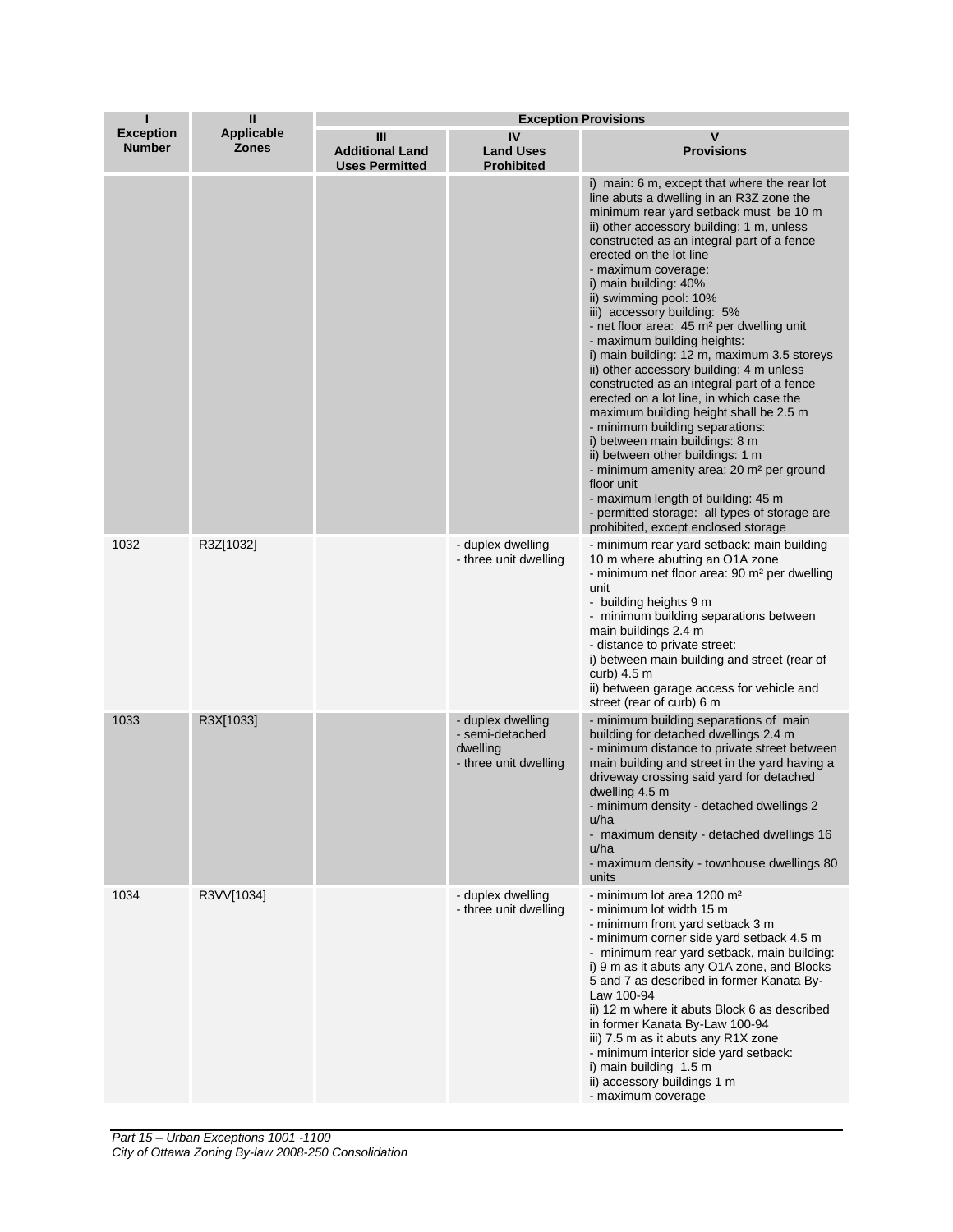| П                                 | $\mathbf{u}$                      | <b>Exception Provisions</b>                          |                                             |                                                                                                                                                                                                                                                                                                                                                                                                                                                                                                                                                                                                                                                                                                                      |  |
|-----------------------------------|-----------------------------------|------------------------------------------------------|---------------------------------------------|----------------------------------------------------------------------------------------------------------------------------------------------------------------------------------------------------------------------------------------------------------------------------------------------------------------------------------------------------------------------------------------------------------------------------------------------------------------------------------------------------------------------------------------------------------------------------------------------------------------------------------------------------------------------------------------------------------------------|--|
| <b>Exception</b><br><b>Number</b> | <b>Applicable</b><br><b>Zones</b> | Ш<br><b>Additional Land</b><br><b>Uses Permitted</b> | IV<br><b>Land Uses</b><br><b>Prohibited</b> | V<br><b>Provisions</b>                                                                                                                                                                                                                                                                                                                                                                                                                                                                                                                                                                                                                                                                                               |  |
|                                   |                                   |                                                      |                                             | i) main building 55%<br>ii) accessory buildings 5%<br>- minimum net floor area 85 m <sup>2</sup><br>- maximum building heights:<br>a) main building 10 m<br>b) accessory buildings 4 m provided that the<br>height of main building located within Blocks<br>5, 6 and 7 as described in former Kanata By-<br>law 100-94 is 9.5 m<br>- minimum building separation:<br>i) between main buildings 3 m<br>ii) between other buildings 1 m<br>- maximum density 80 units/net ha<br>- permitted storage all types of storage,<br>except enclosed storage, is prohibited<br>- vehicular access to garages, driveways or<br>parking spaces must be from a public<br>roadway<br>- parking: stacked dwellings 1.6 spaces/unit |  |
| 1035                              | R3VV[1035]                        |                                                      |                                             | - rear yard setback main building 7.5 m<br>- interior side yards main building 7.5 m<br>$\Box$ $\Box$ minimum distance to private street:<br>i) between main building and street in the<br>yard having a driveway crossing said yard<br>(rear of curb) 6 m<br>ii) between main building and street in any<br>yard $4.5 \text{ m}$<br>iii) between garage access for vehicle and<br>street (rear of curb) 6 m<br>iv) between uncovered and covered porch<br>and street (rear of curb) 4.5 m<br>- these lands are considered as one lot for<br>zoning purposes despite the lawful<br>severance of a lot                                                                                                                |  |
| 1036                              | R3VV[1036]                        |                                                      | - duplex dwelling<br>- three unit dwelling  | - minimum lot frontage measured along<br>Goldridge Drive 20 m<br>- minimum rear yard setback main building<br>6.5 m provided that where the rear lot line<br>abuts an R1NN or R1X zone, the minimum<br>rear yard setback must be 8.0 m<br>- minimum interior side yard setback main<br>building 6 m<br>- minimum distance to private street<br>i) between a main building and street in the<br>yard having a driveway crossing said yard<br>6.0 <sub>m</sub><br>ii) between a main building and street in any<br>yard $3.5 \text{ m}$<br>- is considered as one lot for zoning<br>purposes despite the lawful severance of a<br>lot                                                                                  |  |
| 1037                              | R3VV[1037]                        |                                                      |                                             | - minimum front yard setback 4.5 m<br>- minimum corner side yard setback 3 m<br>- minimum rear yard setback 6 m<br>- minimum interior side yard setback 1.5 m                                                                                                                                                                                                                                                                                                                                                                                                                                                                                                                                                        |  |
| 1038                              | R3WW[1038]                        | - residential care<br>facility                       |                                             | - minimum lot area 4,000 m <sup>2</sup><br>- minimum lot width 30 m<br>- minimum front yard setback 7.5 m,<br>residential care facility 10 m<br>- minimum corner side yard setback 7.5 m,<br>residential care facility 10 m<br>- minimum rear yard setback 7.5 m,<br>residential care facility $\frac{1}{2}$ the height of the<br>tallest building                                                                                                                                                                                                                                                                                                                                                                   |  |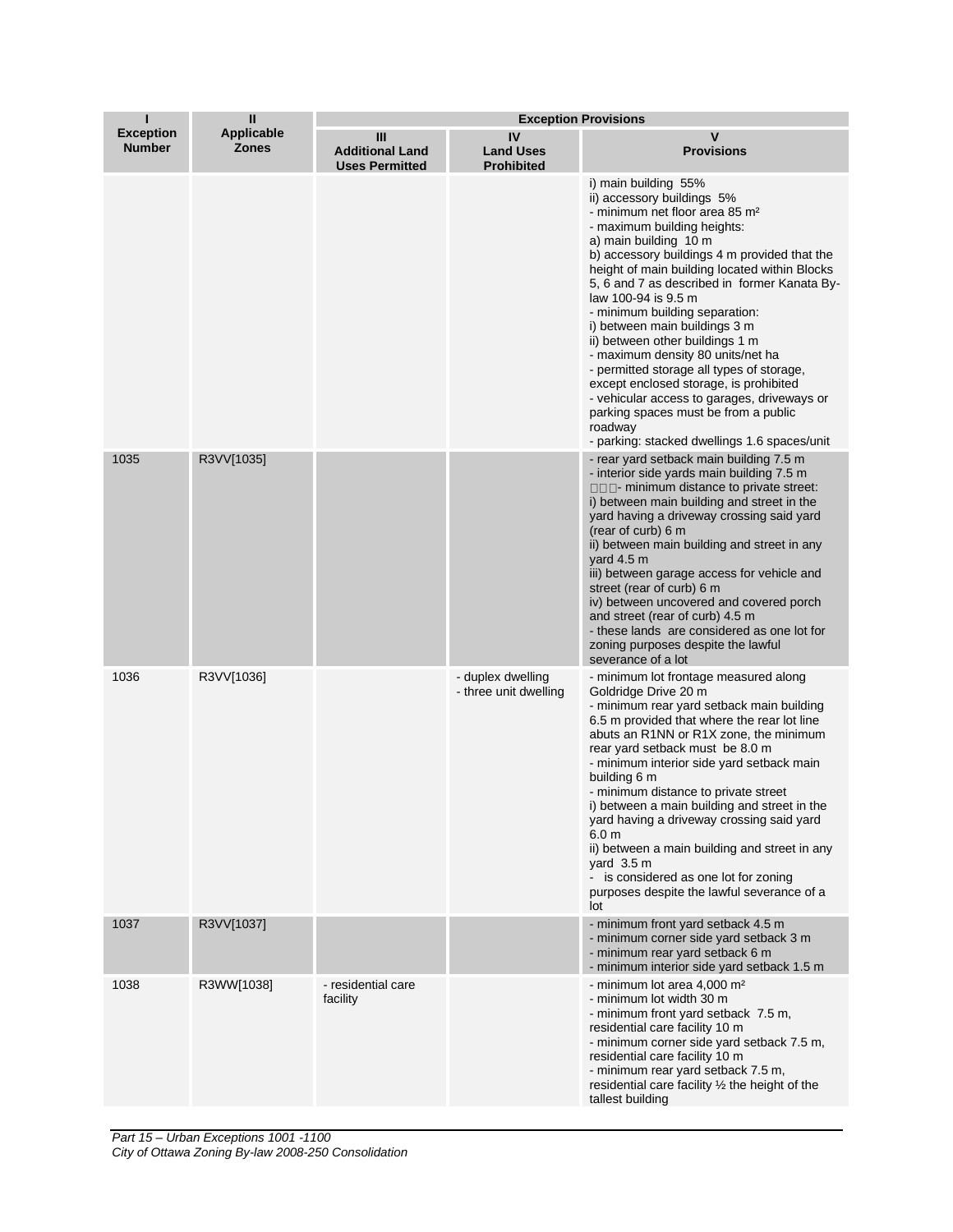| П                                 | $\mathbf{I}$                      | <b>Exception Provisions</b>                          |                                             |                                                                                                                                                                                                                                                                                                                                                                                                                                                                                                                                                                                                                                                                                                                                                                                                                                                                             |  |
|-----------------------------------|-----------------------------------|------------------------------------------------------|---------------------------------------------|-----------------------------------------------------------------------------------------------------------------------------------------------------------------------------------------------------------------------------------------------------------------------------------------------------------------------------------------------------------------------------------------------------------------------------------------------------------------------------------------------------------------------------------------------------------------------------------------------------------------------------------------------------------------------------------------------------------------------------------------------------------------------------------------------------------------------------------------------------------------------------|--|
| <b>Exception</b><br><b>Number</b> | <b>Applicable</b><br><b>Zones</b> | Ш<br><b>Additional Land</b><br><b>Uses Permitted</b> | IV<br><b>Land Uses</b><br><b>Prohibited</b> | $\mathbf v$<br><b>Provisions</b>                                                                                                                                                                                                                                                                                                                                                                                                                                                                                                                                                                                                                                                                                                                                                                                                                                            |  |
|                                   |                                   |                                                      |                                             | - minimum interior side yard setback 6 m,<br>residential care facility $\frac{1}{2}$ the height of the<br>tallest building<br>- maximum coverage 40 %<br>- maximum building height residential care<br>facility 12 m<br>- minimum building separation between main<br>buildings 4.5 m, residential care facility main<br>building 10 m<br>- minimum landscaped open space: 35%                                                                                                                                                                                                                                                                                                                                                                                                                                                                                              |  |
| 1039<br>(By-law<br>2012-334)      | R3X[1039]                         |                                                      |                                             | - minimum lot areas:<br>i) detached dwelling 185 m <sup>2</sup><br>ii) semi-detached dwelling 370 m <sup>2</sup><br>iii) townhouse dwelling 185 m <sup>2</sup> per dwelling<br>unit<br>- minimum lot width:<br>i) detached dwelling 6 m<br>ii) semi-detached dwelling 12 m<br>iii) townhouse dwelling 6 m per dwelling unit<br>- maximum lot width:<br>i) detached dwelling 15 m<br>ii) semi-detached dwelling 22 m<br>iii) townhouse dwelling 9 m per dwelling unit<br>- minimum front yard setback:<br>i) garage 3 m<br>ii) other buildings and carports 4.5 m<br>- minimum interior side yard widths:<br>i) main building 1 m<br>ii) common garage nil<br>iii) other garages and carports 1 m<br>iv) other accessory buildings 1 m, unless<br>constructed as an integral part of a fence<br>erected on a lot line, in which case the<br>maximum building height is 2.5 m |  |
| 1040<br>(By-law<br>2012-334)      | R3X[1040]                         |                                                      |                                             | - minimum front yard setback: 6 m<br>- maximum dwelling units per dwelling for<br>townhouse dwelling 6<br>- maximum density 25 u/ha<br>- minimum lot area: 4,800 m <sup>2</sup><br>- minimum lot width 60 m<br>- maximum dwellings per lot :<br>i) detached dwelling 12<br>ii) semi-detached dwelling 6<br>- maximum building height 9 m                                                                                                                                                                                                                                                                                                                                                                                                                                                                                                                                    |  |
| 1041                              | R3WW[1041]                        |                                                      |                                             | - minimum front yard setback 5 m<br>- minimum corner side yard setback 5 m<br>- minimum interior side yard setback 5 m<br>- maximum density 40 u/ha                                                                                                                                                                                                                                                                                                                                                                                                                                                                                                                                                                                                                                                                                                                         |  |
| 1042                              | R3X[1042]                         |                                                      | - duplex dwelling<br>- three unit dwelling  | - minimum front yard setback: 6 m<br>- minimum interior side yard setback:<br>i) main building 1.2 m<br>ii) common garage nil<br>iii) other garages and carports 1.2 m<br>iv) other accessory buildings 1 m, unless<br>constructed as an integral part of a fence<br>erected on a lot line, in which case the<br>maximum building height must be 2.5 m<br>- minimum interior side yard setback is<br>increased to 2 m if any two of the following<br>conditions exist in the said yard:<br>i) a door of the dwelling leads to the interior<br>side yard in question<br>ii) the lot has rear yard to front yard drainage<br>iii) the proposed top of the foundation wall for                                                                                                                                                                                                 |  |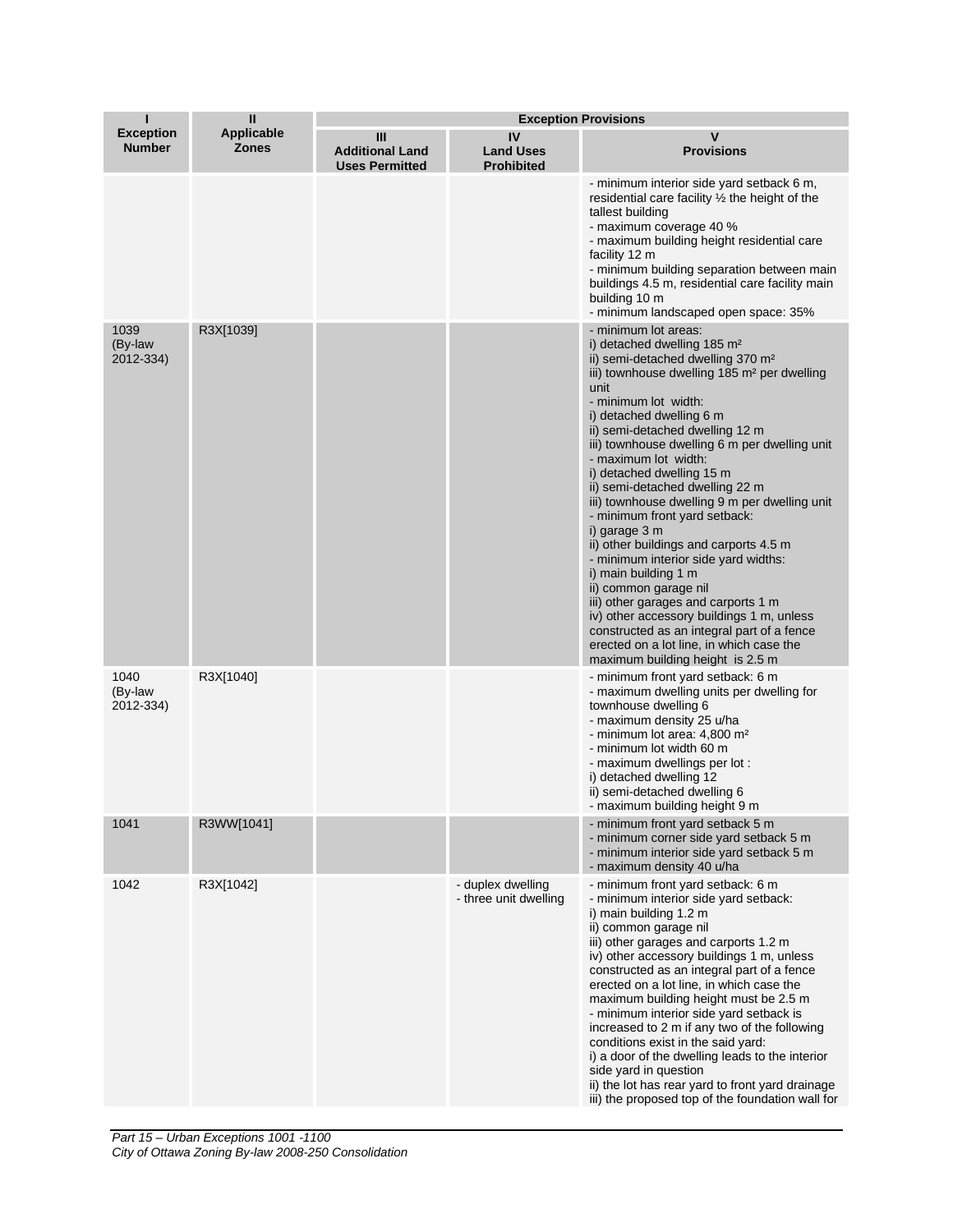| п                                                                            | Ш                                     | <b>Exception Provisions</b>                          |                                             |                                                                                                                                                                                                                                                                                                                                                                                                                                                                                                                                                                                                                                                                                                                                                                                                                                                                                                                                                                                                                                                                                                                            |  |
|------------------------------------------------------------------------------|---------------------------------------|------------------------------------------------------|---------------------------------------------|----------------------------------------------------------------------------------------------------------------------------------------------------------------------------------------------------------------------------------------------------------------------------------------------------------------------------------------------------------------------------------------------------------------------------------------------------------------------------------------------------------------------------------------------------------------------------------------------------------------------------------------------------------------------------------------------------------------------------------------------------------------------------------------------------------------------------------------------------------------------------------------------------------------------------------------------------------------------------------------------------------------------------------------------------------------------------------------------------------------------------|--|
| <b>Exception</b><br><b>Number</b>                                            | <b>Applicable</b><br><b>Zones</b>     | Ш<br><b>Additional Land</b><br><b>Uses Permitted</b> | IV<br><b>Land Uses</b><br><b>Prohibited</b> | V<br><b>Provisions</b>                                                                                                                                                                                                                                                                                                                                                                                                                                                                                                                                                                                                                                                                                                                                                                                                                                                                                                                                                                                                                                                                                                     |  |
|                                                                              |                                       |                                                      |                                             | the dwelling on an abutting lot is lower by<br>more than 0.5 m from the proposed top of the<br>foundation wall for the dwelling on the lot on<br>which the required side yard depth is being<br>provided                                                                                                                                                                                                                                                                                                                                                                                                                                                                                                                                                                                                                                                                                                                                                                                                                                                                                                                   |  |
| 1043                                                                         | R3X[1043]                             |                                                      | - duplex dwelling<br>- three unit dwelling  | - minimum interior side yard setback:<br>i) main building 1.2 m<br>ii) main building abutting R1W zone 2.4 m<br>iii) common garage 1.0 m<br>iv) other garages and carports 1.2 m<br>- minimum front yard depth 6 m<br>- minimum rear yard setback:<br>i) main building 7.5 m<br>ii) common garage 0 m<br>iii) other garages and carports 4.5 metres<br>iv) other accessory buildings 1.0 metres<br>unless constructed as an integral part of a<br>fence erected on the lot line                                                                                                                                                                                                                                                                                                                                                                                                                                                                                                                                                                                                                                            |  |
| 1044<br>(By-law<br>2012-334)                                                 | R3X[1044]                             |                                                      |                                             | - minimum lot areas:<br>i) detached dwelling 240 m <sup>2</sup><br>ii) semi-detached dwelling 390 m <sup>2</sup><br>iii) townhouse dwellings 200 m <sup>2</sup> per dwelling<br>unit<br>- minimum lot width:<br>i) detached dwelling 10.5 m<br>ii) semi-detached dwelling 18m<br>iii) townhouse dwelling 10 m per dwelling unit<br>- minimum front yard setback 6 m                                                                                                                                                                                                                                                                                                                                                                                                                                                                                                                                                                                                                                                                                                                                                        |  |
| 1045                                                                         | R3WW[1045]                            |                                                      |                                             | - maximum density 25 units/ha                                                                                                                                                                                                                                                                                                                                                                                                                                                                                                                                                                                                                                                                                                                                                                                                                                                                                                                                                                                                                                                                                              |  |
| 1046<br>(By-law<br>2011-151)<br>(By-law<br>2010-231)<br>(By-law<br>2010-123) | R3WW[1046]<br>R3XX[1046]<br>R5B[1046] |                                                      |                                             | - maximum density 40 units/ha                                                                                                                                                                                                                                                                                                                                                                                                                                                                                                                                                                                                                                                                                                                                                                                                                                                                                                                                                                                                                                                                                              |  |
| 1047                                                                         | R3WW[1047]                            |                                                      |                                             | - maximum density 50 units/ha                                                                                                                                                                                                                                                                                                                                                                                                                                                                                                                                                                                                                                                                                                                                                                                                                                                                                                                                                                                                                                                                                              |  |
| 1048<br>(By-law<br>2012-334)                                                 | R3VV[1048]                            |                                                      |                                             | - for townhouse dwelling only, the interior<br>side yard setback is 1.0 m. where there is no<br>door in the facing wall, and 1.2 m where<br>there is a door in the facing wall<br>- in addition, the minimum distance<br>separation between buildings on a lot or<br>between abutting lots is 1.8 m<br>- the minimum required interior side yard<br>setback will be free of encroachment and<br>unobstructed from the ground to the sky for<br>the portion of the side yard, except for a 0.3<br>m maximum permitted eaves projection<br>- a porch is permitted to encroach 2 m into<br>the front yard provided that it is not closer<br>than 3 m to the street property line<br>- a windowless cantilevered projection with<br>an encroachment of 0.6 m into a side yard is<br>permitted, provided the projection does<br>cannot exceed 3 m in length<br>- minimum rear yard setback is 6.0 m for<br>each individual unit<br>- minimum interior side yard setback is 1.2 m<br>for each individual unit<br>- for detached dwellings only, the interior<br>setback is 0.6 metres on one side and 1.2<br>metres on the other |  |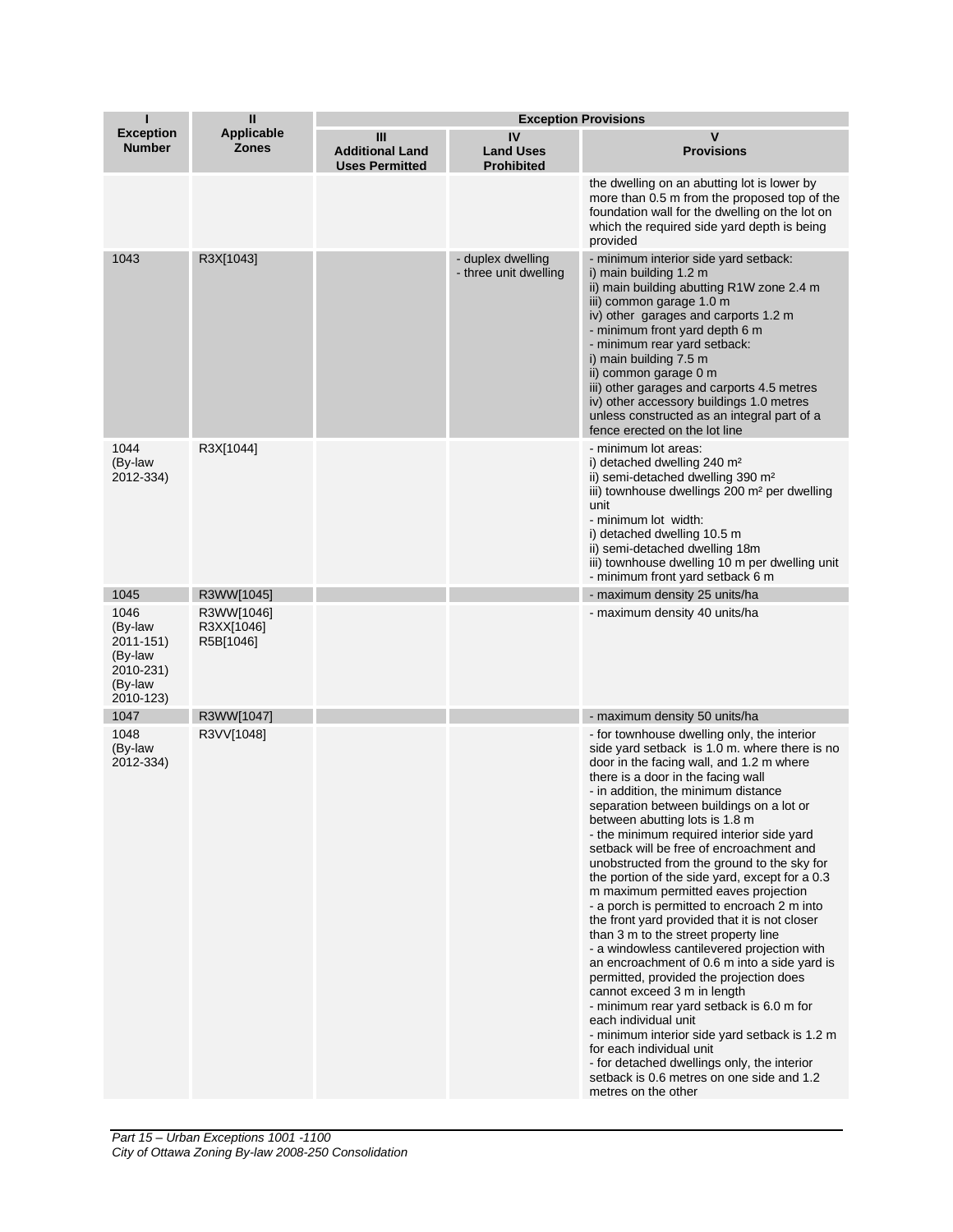| $\mathbf{u}$<br>п                                                            |                                   |                                                         |                                                                                                  | <b>Exception Provisions</b>                                                                                                                                                                                                                                                                                                                                                                                                                                                                                                                                                                                                                                                                                                                                                                                                                                     |  |  |
|------------------------------------------------------------------------------|-----------------------------------|---------------------------------------------------------|--------------------------------------------------------------------------------------------------|-----------------------------------------------------------------------------------------------------------------------------------------------------------------------------------------------------------------------------------------------------------------------------------------------------------------------------------------------------------------------------------------------------------------------------------------------------------------------------------------------------------------------------------------------------------------------------------------------------------------------------------------------------------------------------------------------------------------------------------------------------------------------------------------------------------------------------------------------------------------|--|--|
| <b>Exception</b><br><b>Number</b>                                            | <b>Applicable</b><br><b>Zones</b> | Ш<br><b>Additional Land</b><br><b>Uses Permitted</b>    | IV<br><b>Land Uses</b><br><b>Prohibited</b>                                                      | $\mathsf{v}$<br><b>Provisions</b>                                                                                                                                                                                                                                                                                                                                                                                                                                                                                                                                                                                                                                                                                                                                                                                                                               |  |  |
| 1049                                                                         | R3Z[1049]                         |                                                         |                                                                                                  | - dwelling units per dwelling 6<br>- maximum density 23 u/ha                                                                                                                                                                                                                                                                                                                                                                                                                                                                                                                                                                                                                                                                                                                                                                                                    |  |  |
| 1050                                                                         | R3WW[1050]                        |                                                         |                                                                                                  | - maximum density 35 u/ha<br>- no main building may be located closer to<br>the centre line of Hazeldean Road than 30 m                                                                                                                                                                                                                                                                                                                                                                                                                                                                                                                                                                                                                                                                                                                                         |  |  |
| 1051                                                                         | R3X[1051]                         | - recreational and<br>athletic facility                 | - duplex dwelling<br>- three unit dwelling                                                       | - minimum front yard setback:<br>(a) residential uses 3 m<br>(b) recreational and athletic facility 3 m on a<br>local street, 4.5 m on other street<br>classifications<br>- minimum lot area recreational and athletic<br>facility 270 m <sup>2</sup><br>- minimum lot width recreational and athletic<br>facility 9 m<br>- maximum lot coverage main building 50%<br>- maximum building heights 6.5 m and no<br>more than 1.5 storeys<br>- maximum lot coverage for the main building<br>is 50%                                                                                                                                                                                                                                                                                                                                                                |  |  |
| 1052<br>(By-law<br>2012-334)                                                 | R3X[1052]                         | - recreational and<br>athletic facility                 | - detached dwelling<br>- duplex dwelling<br>- townhouse<br>dwelling<br>- three unit dwelling     | - minimum front yard setback<br>(a) residential use 3 m<br>(b) recreational and althletic facility 3 m on a<br>local street 4.5 m on other street<br>classifications<br>- maximum building height 6.5 m, no more<br>than 1.5 storeys<br>- minimum lot width recreational and athletic<br>facility 9 m                                                                                                                                                                                                                                                                                                                                                                                                                                                                                                                                                           |  |  |
| 1053<br>(By-law<br>2008-326)                                                 | R3A[1053]                         |                                                         | - detached dwelling<br>- duplex dwelling<br>- semi-detached<br>dwelling<br>- three unit dwelling | - minimum lot area 140 m <sup>2</sup> per unit<br>- minimum lot width 5.6 m per unit<br>- minimum front yard setback 3 m<br>- minimum corner side yard setback 3 m<br>- maximum lot coverage, main building 60%<br>- parking space is permitted in a driveway<br>within the boulevard of a public street<br>provided the vehicle is not parked within 1 m<br>of the curb of the traveled portion of the<br>roadway                                                                                                                                                                                                                                                                                                                                                                                                                                              |  |  |
| 1054<br>(By-law<br>2012-334)<br>(By-law<br>2011-103)<br>(By-law<br>2010-231) | R3X[1054]                         | - stacked dwelling<br>- apartment dwelling,<br>low-rise | - detached dwelling<br>- duplex dwelling<br>- three unit dwelling                                | - minimum density required:<br>i) 25 units /ha<br>ii) calculated including all of the land in the<br>zone<br>- the zone provisions for semi-detached<br>dwelling and townhouse dwelling are as<br>follows:<br>i) minimum lot width 5.5 m<br>ii) minimum lot area 150 m <sup>2</sup><br>iii) maximum lot coverage, main building,<br>55%<br>iv) maximum building height, main building,<br>11 m<br>v) minimum front yard setback, main building,<br>3 m<br>vi) minimum front yard setback for a garage<br>$3.5 \text{ m}$<br>vii) minimum rear yard setback 6 m<br>viii) minimum corner side yard setback2.5 m<br>ix) minimum interior side yard setback, main<br>building, 1.2 m<br>x) minimum length of a parking space in a<br>garage or on a driveway 5.5 m<br>xi) no more than 40% or 100 $m2$ of the gross<br>floor area, whichever is less, of a dwelling |  |  |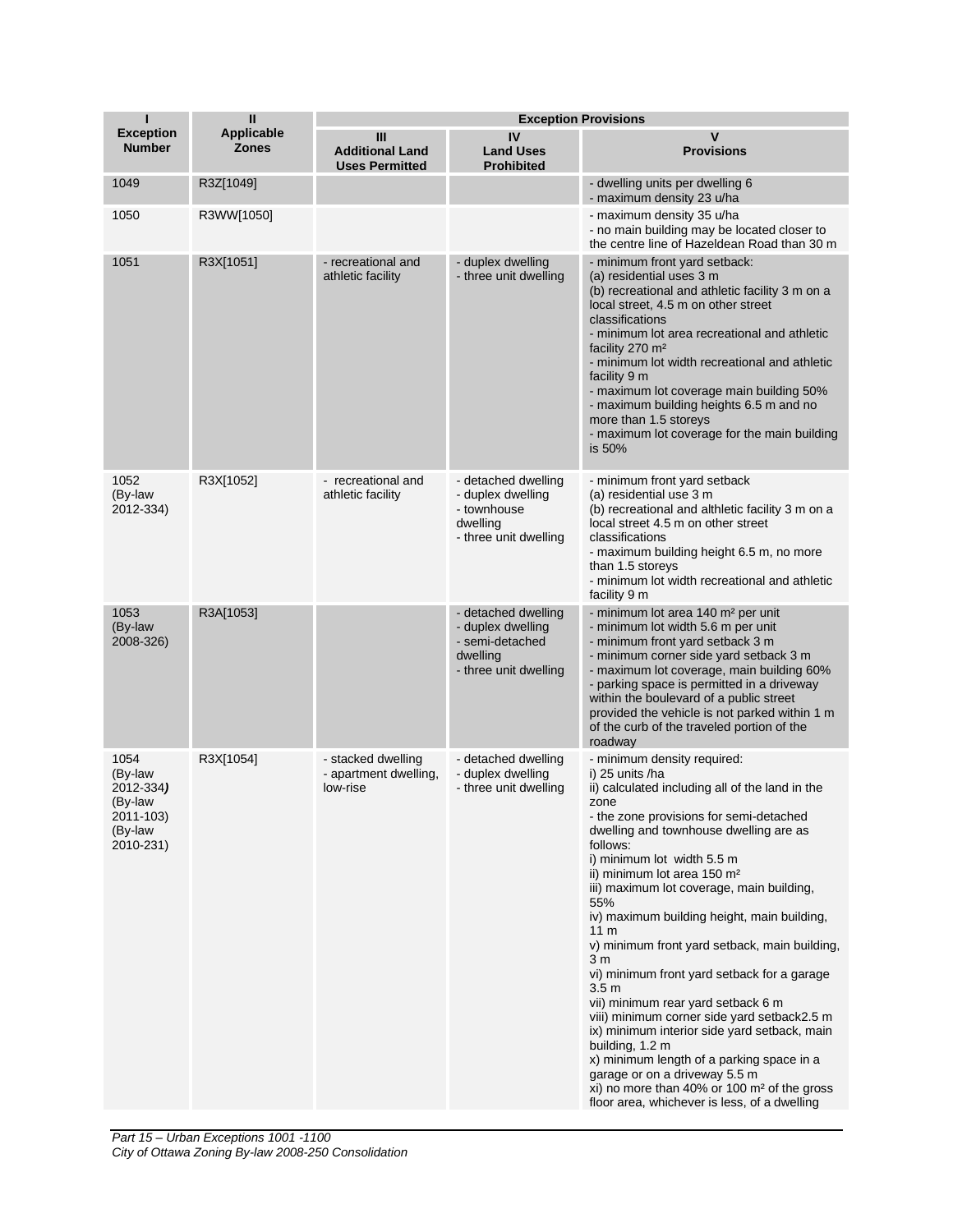|                                                      | $\mathbf{I}$               | <b>Exception Provisions</b>                                                          |                                                 |                                                                                                                                                                                                                                                                                                                                                                                                                                                                                                                                                                                                                                                                                                                                                                                                                                                                                                                                                                                                                                                                                                                                                                                                                                                                                                                                                                                         |  |
|------------------------------------------------------|----------------------------|--------------------------------------------------------------------------------------|-------------------------------------------------|-----------------------------------------------------------------------------------------------------------------------------------------------------------------------------------------------------------------------------------------------------------------------------------------------------------------------------------------------------------------------------------------------------------------------------------------------------------------------------------------------------------------------------------------------------------------------------------------------------------------------------------------------------------------------------------------------------------------------------------------------------------------------------------------------------------------------------------------------------------------------------------------------------------------------------------------------------------------------------------------------------------------------------------------------------------------------------------------------------------------------------------------------------------------------------------------------------------------------------------------------------------------------------------------------------------------------------------------------------------------------------------------|--|
| <b>Exception</b><br><b>Number</b>                    | Applicable<br><b>Zones</b> | Ш<br><b>Additional Land</b><br><b>Uses Permitted</b>                                 | IV<br><b>Land Uses</b><br><b>Prohibited</b>     | v<br><b>Provisions</b>                                                                                                                                                                                                                                                                                                                                                                                                                                                                                                                                                                                                                                                                                                                                                                                                                                                                                                                                                                                                                                                                                                                                                                                                                                                                                                                                                                  |  |
|                                                      |                            |                                                                                      |                                                 | can be used for a home -based business<br>xii) the following structures are permitted to<br>encroach a maximum distance of 2 m into a<br>required front or corner side yard:<br>front porches<br>entrance features<br>porch and building overhangs<br>balconies<br>eaves<br>bay window features<br>xiii) private driveways must be:<br>minimum of 3 m in width<br>maximum of 9 m in width but no greater than<br>50% of the lot width; measured at the street<br>property line<br>- zone provisions for stacked dwelling and<br>apartment dwelling, low-rise are as follows:<br>i) minimum lot width is 20 m<br>ii) minimum front yard setback, main building,<br>5 m<br>iii) minimum rear yard setback is 10 m<br>iv) minimum corner side yard setback is 5 m<br>v) minimum interior side yard setback, main<br>building, 3 m<br>vi) minimum building separation, main<br>building, 3 m<br>vii) minimum floor area for a bachelor or 1<br>bedroom apartment 50 m <sup>2</sup><br>viii) minimum floor area for a 2 bedroom<br>apartment 65 m <sup>2</sup><br>ix) minimum amount of private amenity area<br>including a private balcony:<br>4 m <sup>2</sup> for a one bedroom dwelling unit<br>5 m <sup>2</sup> for a two bedroom dwelling unit<br>6 m <sup>2</sup> for a dwelling unit with 3 or more<br>bedrooms<br>x) minimum amount of landscaped open<br>space 25% of the lot area |  |
| 1055<br>(By-law<br>2011-151)<br>(By-law<br>2010-231) | GM[1055]                   | - amusement centre<br>- bar<br>- hotel<br>- light industrial use<br>- parking garage | - funeral home<br>- residential use<br>building | - minimum front yard and corner side yard<br>setback - 0 metres<br>- maximum front yard setback-3 metres;<br>however, once 25 per cent of the width of the<br>lot is occupied by buildings with ground level<br>walls and active entrances within the front<br>yard the maximum front yard requirement no<br>longer applies<br>- minimum rear yard setback - 8 metres<br>- minimum setback from lot line abutting a<br>zone which permits residential uses - 3<br>metres<br>- maximum building height:<br>(1) within 7 metres of a public street - 10<br>metres<br>(2) other cases - 44 metres<br>- the required parking area and associated<br>access can be provided on an adjacent lot<br>- parking may be shared in accordance with<br>Section 104<br>-33% of the ground floor area of the parking<br>garage must be occupied by commercial<br>uses<br>-a minimum of 16,720 square metres of<br>gross floor area of bank, medical facility, light<br>industrial use, office and research and<br>development centre must be provided when                                                                                                                                                                                                                                                                                                                                            |  |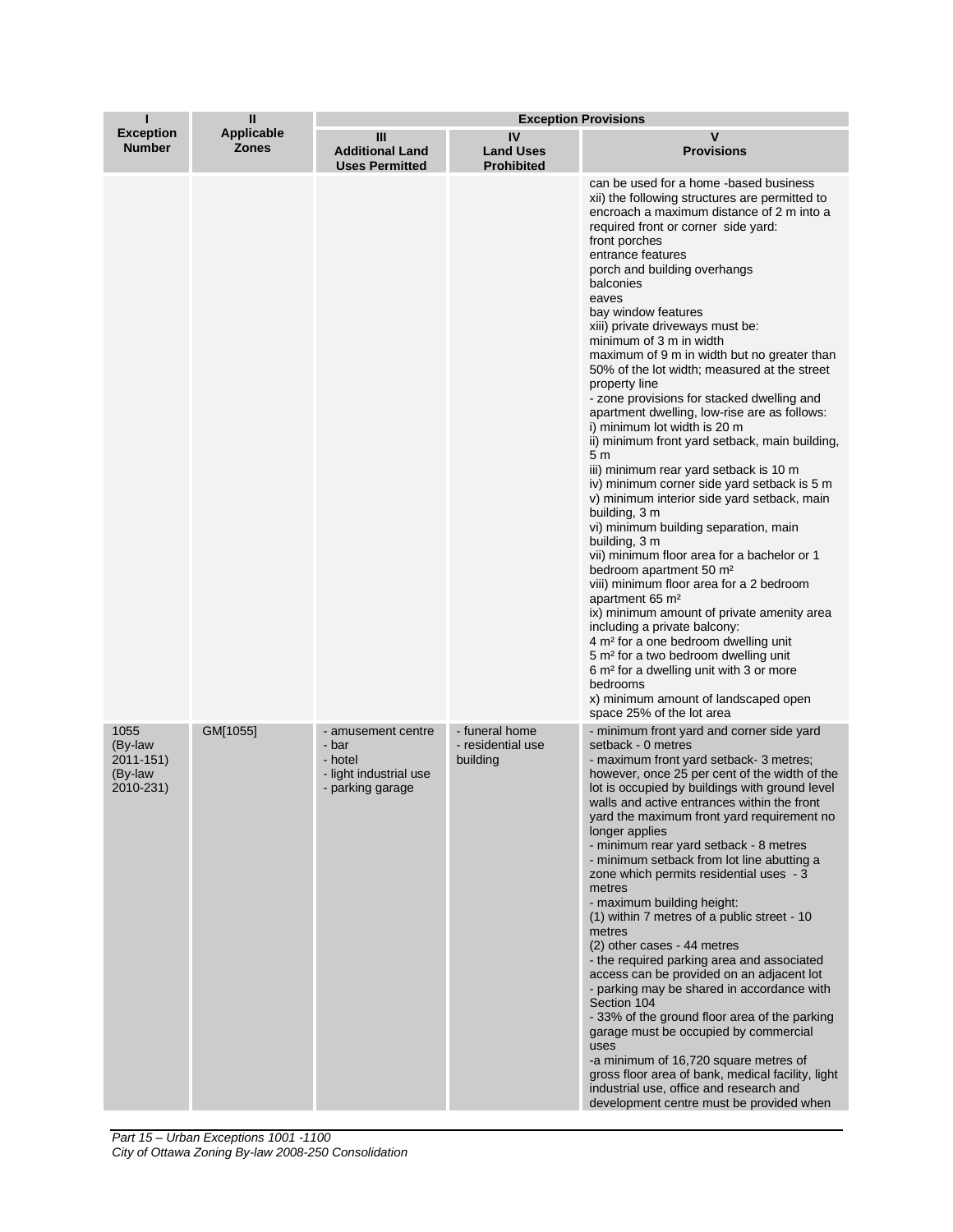|                                   | $\mathbf{I}$                      | <b>Exception Provisions</b>                          |                                             |                                                                                                                                                                                                                                                                                                                                                                                                                                                                                                                                                                                                                                                                                                                                                                                                                                                                       |
|-----------------------------------|-----------------------------------|------------------------------------------------------|---------------------------------------------|-----------------------------------------------------------------------------------------------------------------------------------------------------------------------------------------------------------------------------------------------------------------------------------------------------------------------------------------------------------------------------------------------------------------------------------------------------------------------------------------------------------------------------------------------------------------------------------------------------------------------------------------------------------------------------------------------------------------------------------------------------------------------------------------------------------------------------------------------------------------------|
| <b>Exception</b><br><b>Number</b> | <b>Applicable</b><br><b>Zones</b> | Ш<br><b>Additional Land</b><br><b>Uses Permitted</b> | IV<br><b>Land Uses</b><br><b>Prohibited</b> | v<br><b>Provisions</b>                                                                                                                                                                                                                                                                                                                                                                                                                                                                                                                                                                                                                                                                                                                                                                                                                                                |
|                                   |                                   |                                                      |                                             | 24,000 square metres of other permitted non-<br>residential uses has been realized. The total<br>gross floor areas above are determined<br>based on the sum of the GM[992], GM[1055]<br>and GM[1199] zones<br>- despite Section 110, landscaped buffer for<br>parking lot required only along a public street<br>- storage yard permitted if an integral part of<br>either a garden centre or a retail store limited<br>to building supply outlet<br>- maximum setback provision only apply<br>along Eagleson Road<br>- these lands are considered one lot for<br>zoning purposes                                                                                                                                                                                                                                                                                     |
| 1056                              | R3Z[1056]                         |                                                      |                                             | - maximum density 30 units /ha                                                                                                                                                                                                                                                                                                                                                                                                                                                                                                                                                                                                                                                                                                                                                                                                                                        |
| 1057                              | R3Z[1057]                         |                                                      |                                             | - maximum density 40 units /ha                                                                                                                                                                                                                                                                                                                                                                                                                                                                                                                                                                                                                                                                                                                                                                                                                                        |
| 1058                              | R3X[1058]                         |                                                      |                                             | - maximum dwelling units per dwelling: 8<br>- maximum density 40 units /ha                                                                                                                                                                                                                                                                                                                                                                                                                                                                                                                                                                                                                                                                                                                                                                                            |
| 1059                              | R3WW[1059]                        |                                                      |                                             | - maximum density 35 units /ha                                                                                                                                                                                                                                                                                                                                                                                                                                                                                                                                                                                                                                                                                                                                                                                                                                        |
| 1060                              | R3WW[1060]                        |                                                      |                                             | - minimum density 25 units /ha<br>- maximum density 35 units /ha                                                                                                                                                                                                                                                                                                                                                                                                                                                                                                                                                                                                                                                                                                                                                                                                      |
| 1061                              | R3Z[1061]                         |                                                      |                                             | - minimum net floor area 64 m <sup>2</sup> per dwelling<br>unit<br>- minimum parking space requirement 1<br>parking space per dwelling unit, plus 0.2<br>visitor parking spaces per dwelling unit                                                                                                                                                                                                                                                                                                                                                                                                                                                                                                                                                                                                                                                                     |
| 1062                              | R3WW[1062]                        |                                                      |                                             | - minimum interior side yard setback 1.2 m,<br>provided that where the interior lot line abuts<br>an "h" symbol or O1 zone, or abuts a<br>dwelling in an R1, R2 or R3 zone, the<br>minimum interior side yard width must be 6<br>m<br>- maximum coverage 45%<br>- any yard abutting Hope Side Road/Terry<br>Fox Drive (future extension) minimum<br>setback 12.5 m<br>- maximum density 39 units/ha                                                                                                                                                                                                                                                                                                                                                                                                                                                                   |
| 1063<br>(By-law<br>2012-334)      | R3X[1063]                         |                                                      |                                             | - minimum lot areas:<br>i) detached dwelling 185 m <sup>2</sup><br>ii) semi-detached dwelling 370 m <sup>2</sup><br>iii) townhouse dwelling 185m <sup>2</sup> per dwelling<br>unit<br>- minimum lot widths:<br>i) detached dwelling 6 m<br>ii) semi-detached dwelling 12 m<br>iii) townhouse dwelling 6 m per dwelling unit<br>- maximum lot widths:<br>i) detached dwelling: corner lots 19.5 m other<br>lots $15m$<br>ii) semi-detached dwelling corner lots 25 m<br>other lots 22 m<br>iii) townhouse dwelling 9 m per interior<br>dwelling unit 12 m per end dwelling unit<br>- minimum front yard setback:<br>i) garage 3 m<br>ii) other building 4.5 m<br>- minimum corner side yard setback:<br>i) garage 3 m<br>ii) other buildings 4.5 m<br>- minimum interior side yard setback:<br>i) main building 1 m<br>ii) common garage nil<br>iii) other garages 1 m |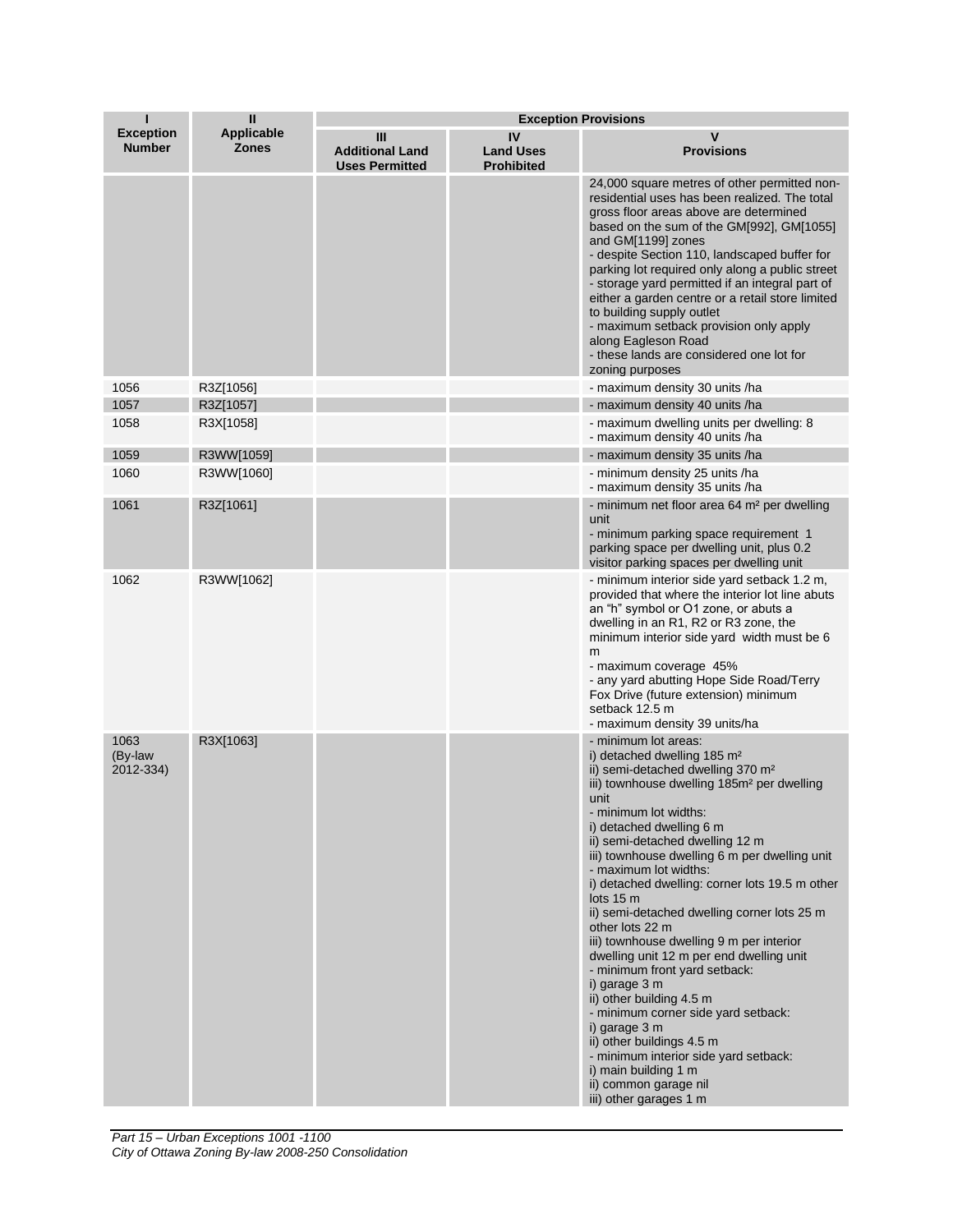| $\mathbf{u}$<br>п<br><b>Exception Provisions</b>                            |                                   |                                                      |                                                                                                  |                                                                                                                                                                                                                                                                                                                                                                                                                                                                                                                                                                                                                                                                                                                                                                                                                                                                                                                                                                                                                                                                                                                                                                                                                                                                                                                                                                                                                                                                                                                                                                             |
|-----------------------------------------------------------------------------|-----------------------------------|------------------------------------------------------|--------------------------------------------------------------------------------------------------|-----------------------------------------------------------------------------------------------------------------------------------------------------------------------------------------------------------------------------------------------------------------------------------------------------------------------------------------------------------------------------------------------------------------------------------------------------------------------------------------------------------------------------------------------------------------------------------------------------------------------------------------------------------------------------------------------------------------------------------------------------------------------------------------------------------------------------------------------------------------------------------------------------------------------------------------------------------------------------------------------------------------------------------------------------------------------------------------------------------------------------------------------------------------------------------------------------------------------------------------------------------------------------------------------------------------------------------------------------------------------------------------------------------------------------------------------------------------------------------------------------------------------------------------------------------------------------|
| <b>Exception</b><br><b>Number</b>                                           | <b>Applicable</b><br><b>Zones</b> | Ш<br><b>Additional Land</b><br><b>Uses Permitted</b> | IV<br><b>Land Uses</b><br><b>Prohibited</b>                                                      | V<br><b>Provisions</b>                                                                                                                                                                                                                                                                                                                                                                                                                                                                                                                                                                                                                                                                                                                                                                                                                                                                                                                                                                                                                                                                                                                                                                                                                                                                                                                                                                                                                                                                                                                                                      |
|                                                                             |                                   |                                                      |                                                                                                  | iv) other accessory buildings 1 m, unless<br>constructed as an integral part of a fence<br>erected on the lot line<br>- maximum lot coverage:<br>i) main building 45%<br>ii) swimming pool 10%<br>iii) accessory buildings 5%                                                                                                                                                                                                                                                                                                                                                                                                                                                                                                                                                                                                                                                                                                                                                                                                                                                                                                                                                                                                                                                                                                                                                                                                                                                                                                                                               |
| 1064                                                                        | R3WW[1064]                        |                                                      | - detached dwelling<br>- semi-detached<br>dwelling<br>- duplex dwelling<br>- three unit dwelling | - minimum lot area 4000 m <sup>2</sup><br>- minimum lot width: 30 m<br>- minimum front yard setback 6 m<br>- minimum corner side yard setback 6 m<br>- minimum rear yard setback :<br>i) main building 6 m provided that where the<br>rear lot line abuts on R1M or any R2<br>subzone, the minimum rear yard setback<br>must be 10 m<br>ii) accessory building 1 m, provided that<br>where the rear lot line abuts an R1M or any<br>R2 subzone, the minimum rear yard setback<br>must be 5 m<br>- minimum interior side yard setback:<br>i) main building 6 m provided that where the<br>rear lot line abuts an R2 subzone, the<br>minimum rear yard setback must be 10 m<br>ii) accessory building 1m, provided that<br>where the rear lot line abuts an R2 subzone<br>zone, the minimum rear yard setback must<br>be 5 m<br>- maximum lot coverage:<br>i) main building 20%<br>ii) accessory building 5%<br>- minimum net floor area: 75 m <sup>2</sup> per dwelling<br>unit<br>- maximum building heights<br>i) main building 11 m<br>ii) accessory building 4m<br>- minimum building separation:<br>i) between main buildings 4.5 m<br>ii) between other buildings 1 m<br>- minimum amenity area: 37m <sup>2</sup> per dwelling<br>unit<br>- maximum dwelling units per dwelling 8<br>- maximum density 25 units /ha<br>- permitted storage all types of storage<br>except enclosed storage is prohibited<br>- any building must have a minimum<br>elevation; for all living space, openings,<br>services and electrical outlets, of at least<br>95.8 m above sea level |
| 1065                                                                        | R3VV[1065]                        |                                                      |                                                                                                  | - minimum lot area: 140 m <sup>2</sup><br>- building line from the street lot line to any<br>building or structure: 4 m<br>- minimum amenity area (for the townhouse<br>dwelling development at the northeast corner<br>of South Park Drive and Innes Road): 50 m <sup>2</sup><br>per dwelling unit                                                                                                                                                                                                                                                                                                                                                                                                                                                                                                                                                                                                                                                                                                                                                                                                                                                                                                                                                                                                                                                                                                                                                                                                                                                                         |
| 1066<br>(By-law<br>2014-27)<br>(By-law<br>2011-151)<br>(By-law<br>2010-231) | Reserved for<br><b>Future Use</b> |                                                      |                                                                                                  |                                                                                                                                                                                                                                                                                                                                                                                                                                                                                                                                                                                                                                                                                                                                                                                                                                                                                                                                                                                                                                                                                                                                                                                                                                                                                                                                                                                                                                                                                                                                                                             |
| 1067                                                                        | R2N[1067]                         | - accessory parking                                  |                                                                                                  | - accessory parking to an office building                                                                                                                                                                                                                                                                                                                                                                                                                                                                                                                                                                                                                                                                                                                                                                                                                                                                                                                                                                                                                                                                                                                                                                                                                                                                                                                                                                                                                                                                                                                                   |

*Part 15 – Urban Exceptions 1001 -1100 City of Ottawa Zoning By-law 2008-250 Consolidation*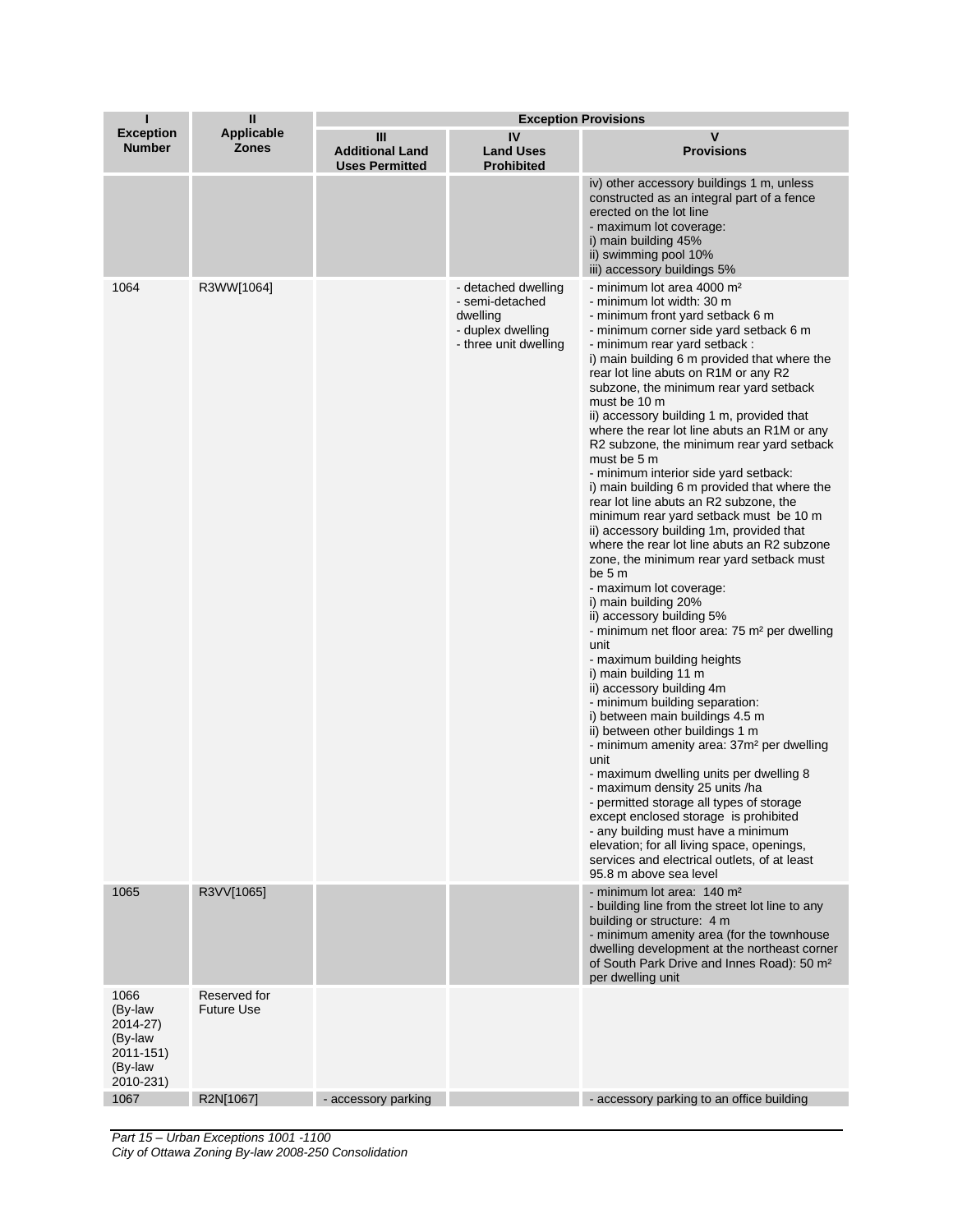| Т                                 | $\mathbf{H}$                      | <b>Exception Provisions</b>                          |                                             |                                                                                                                                                                                                                                                                                                                                                                                                                                                                                                                                                                                                                                                                       |
|-----------------------------------|-----------------------------------|------------------------------------------------------|---------------------------------------------|-----------------------------------------------------------------------------------------------------------------------------------------------------------------------------------------------------------------------------------------------------------------------------------------------------------------------------------------------------------------------------------------------------------------------------------------------------------------------------------------------------------------------------------------------------------------------------------------------------------------------------------------------------------------------|
| <b>Exception</b><br><b>Number</b> | <b>Applicable</b><br><b>Zones</b> | Ш<br><b>Additional Land</b><br><b>Uses Permitted</b> | IV<br><b>Land Uses</b><br><b>Prohibited</b> | $\mathbf v$<br><b>Provisions</b>                                                                                                                                                                                                                                                                                                                                                                                                                                                                                                                                                                                                                                      |
|                                   |                                   |                                                      |                                             | located at 2555 St. Joseph Blvd                                                                                                                                                                                                                                                                                                                                                                                                                                                                                                                                                                                                                                       |
| 1068<br>(By-law<br>2012-334)      | R3Z[1068]                         |                                                      |                                             | - minimum net residential density: 14<br>dwelling units /ha<br>- maximum net residential density: 52 units<br>/ha<br>- minimum lot size for one townhouse<br>dwelling unit: 155 m <sup>2</sup><br>- minimum lot width: 4.4 m per dwelling unit<br>- minimum amenity area: 85 m <sup>2</sup> per dwelling<br>unit of which 60% must be private amenity<br>area<br>- one private amenity area for each dwelling<br>unit: diameter of 4.4 m minimum<br>- not more than 4 dwelling units in any one<br>townhouse dwelling<br>- vehicular access to each lot must be<br>provided through a shared right-of-way in<br>common with the lands to the south zoned<br>R3Z[1068] |
| 1069<br>(By-law<br>2013-108)      | R3Y[1069]                         | - retirement home                                    |                                             | - minimum number of parking spaces<br>provided on site for residential uses: 40<br>- minimum parking requirement (for the<br>retirement home) 3.5 spaces per dwelling<br>unit<br>- the following apply for a retirement home<br>use:<br>(i) minimum front yard setback 3.5 m<br>(ii) minimum interior side yard setback 8 m<br>(iii) minimum rear yard setback 21 m<br>(iv) maximum building height 11 m<br>(v) a minimum of 20 per cent of the lot area<br>must be landscaped.                                                                                                                                                                                       |
| 1070<br>(By-law<br>2012-334)      | R3Y[1070]                         |                                                      |                                             | - maximum residential density: 50 units /ha<br>- private amenity area with a minimum<br>diameter must be provided for each unit<br>having 3 or more bedrooms: 4.7 m<br>- maximum dwelling units per one townhouse<br>dwelling: $9$<br>- minimum distance from a building to a<br>street lot line: 3 m<br>- setback from a non-residential zone: 3 m                                                                                                                                                                                                                                                                                                                   |
| 1071                              | R3VV[1071]                        |                                                      |                                             | - minimum lot area 129 m <sup>2</sup><br>- maximum net residential density: 60 units<br>/ha<br>- minimum amenity area: 42 m <sup>2</sup> per dwelling<br>unit<br>- minimum private amenity area (per<br>dwelling unit) 5 m in diameter                                                                                                                                                                                                                                                                                                                                                                                                                                |
| 1072<br>(By-law<br>2012-334)      | R3Z[1072]                         | - apartment dwelling,<br>low-rise                    |                                             | - maximum net residential density 65 units<br>/ha<br>- minimum lot width:<br>i) semi-detached and duplex: 7 m<br>ii) townhouse dwelling: 6 m<br>iii) apartment dwelling, low rise 20 m<br>- minimum lot area:<br>i) semi-detached and duplex: 200 m <sup>2</sup><br>ii) townhouse dwelling: 129 m <sup>2</sup><br>iii) apartment dwelling, low-rise 1,000 $m2$<br>- minimum amenity area requirement per<br>dwelling unit:<br>i) semi-detached and duplex: 80 m <sup>2</sup><br>ii) townhouse dwelling: 42 m <sup>2</sup><br>iii) apartment dwelling, low-rise: 15 m <sup>2</sup><br>- minimum private amenity area requirement                                       |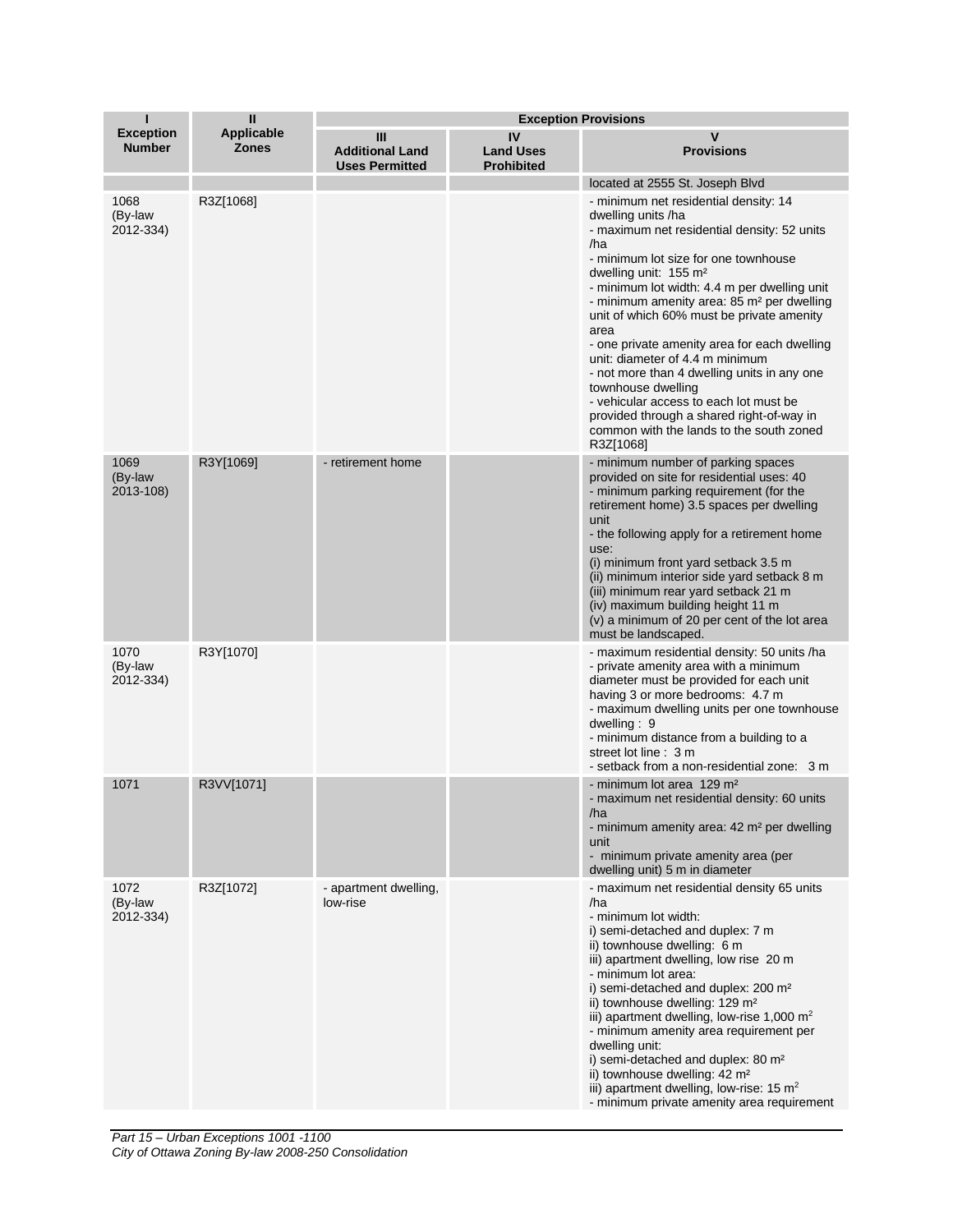| п                                                    | Ш                                 | <b>Exception Provisions</b>                          |                                             |                                                                                                                                                                                                                                                                                                                                                                                                                                                                                                                                                                                                                                                                                                                                                                                                                                                                                                                                                                                                                                                                                              |  |
|------------------------------------------------------|-----------------------------------|------------------------------------------------------|---------------------------------------------|----------------------------------------------------------------------------------------------------------------------------------------------------------------------------------------------------------------------------------------------------------------------------------------------------------------------------------------------------------------------------------------------------------------------------------------------------------------------------------------------------------------------------------------------------------------------------------------------------------------------------------------------------------------------------------------------------------------------------------------------------------------------------------------------------------------------------------------------------------------------------------------------------------------------------------------------------------------------------------------------------------------------------------------------------------------------------------------------|--|
| <b>Exception</b><br><b>Number</b>                    | <b>Applicable</b><br><b>Zones</b> | Ш<br><b>Additional Land</b><br><b>Uses Permitted</b> | IV<br><b>Land Uses</b><br><b>Prohibited</b> | v<br><b>Provisions</b>                                                                                                                                                                                                                                                                                                                                                                                                                                                                                                                                                                                                                                                                                                                                                                                                                                                                                                                                                                                                                                                                       |  |
|                                                      |                                   |                                                      |                                             | (per dwelling unit):<br>i) semi detached and duplex: 6 m<br>ii) townhouse dwelling: 5 m<br>iii) apartment dwelling, low-rise: $4 m2$<br>- maximum number of dwelling units<br>permitted per townhouse dwelling: 9<br>- minimum setback from a street lot line if the<br>entrance of the dwelling unit facing the street<br>lot line is not at grade or below grade: 3 m,<br>otherwise the regular setback provisions of<br>this By-law applies<br>- minimum setback of the private amenity<br>area: 1.2 m from any non-residential zone                                                                                                                                                                                                                                                                                                                                                                                                                                                                                                                                                      |  |
| 1073<br>(By-law<br>2020-291)<br>(By-law<br>2012-334) | R4Z[1073]                         |                                                      |                                             | - minimum lot width:<br>i) semi-detached dwelling: 7 m<br>ii) townhouse dwelling: 6 m<br>- minimum lot area requirement (per dwelling<br>unit):<br>i) semi-detached dwelling: 200 m <sup>2</sup><br>ii) townhouse dwelling: 129m <sup>2</sup><br>- minimum amenity area requirement (per<br>dwelling unit):<br>i) semi-detached dwelling: 80 m <sup>2</sup><br>ii) townhouse dwelling, or apartment<br>dwelling, low-rise: 42 m <sup>2</sup><br>- minimum private amenity area requirement<br>(per dwelling unit):<br>i) semi-detached dwelling: 6 m diameter<br>ii) townhouse dwelling, or apartment<br>dwelling, low-rise: 5 m diameter<br>- maximum number of dwelling units in any<br>one townhouse dwelling-9<br>- minimum setback from a street lot line if<br>there is no dwelling unit entrance at or below<br>grade in the wall facing such lot line: 3 m<br>- minimum setback from a back lot line: 7m<br>- private amenity area setback from any<br>street lot line for a collector road: 2.75 m<br>- private amenity area setback from a non-<br>residential zone: 1.2 m minimum |  |
| 1074                                                 | R3Y[1074]                         |                                                      |                                             | - private amenity area must be 5.8 m<br>diameter<br>- minumum setback from a townhouse<br>dwelling to a street lot line is 3.5 m<br>- minimum setback from a dwelling to a rear<br>lot line is 6 m                                                                                                                                                                                                                                                                                                                                                                                                                                                                                                                                                                                                                                                                                                                                                                                                                                                                                           |  |
| 1075                                                 | R3Z[1075]                         |                                                      |                                             | - amenity area requirement for all residential<br>units abutting the western tree preservation<br>area, within Block 129, Plan 4M-871 must be<br>$40 \text{ m}^2$<br>- private amenity area requirement for all<br>residential units abutting the western tree<br>preservation area, within Block 129, Plan 4M-<br>871 must be 4 m in diameter<br>- minimum setback from a dwelling to a rear<br>lot line is 6 m                                                                                                                                                                                                                                                                                                                                                                                                                                                                                                                                                                                                                                                                             |  |
| 1076<br>(By-law<br>2012-334)                         | R3Y[1076]                         |                                                      |                                             | - minimum lot area for a townhouse dwelling<br>160 $m^2$<br>- maximum net residential density 40 units<br>/ha<br>- minimum lot width for townhouse dwelling 6<br>m<br>- setback requirements from a townhouse<br>dwelling to a:                                                                                                                                                                                                                                                                                                                                                                                                                                                                                                                                                                                                                                                                                                                                                                                                                                                              |  |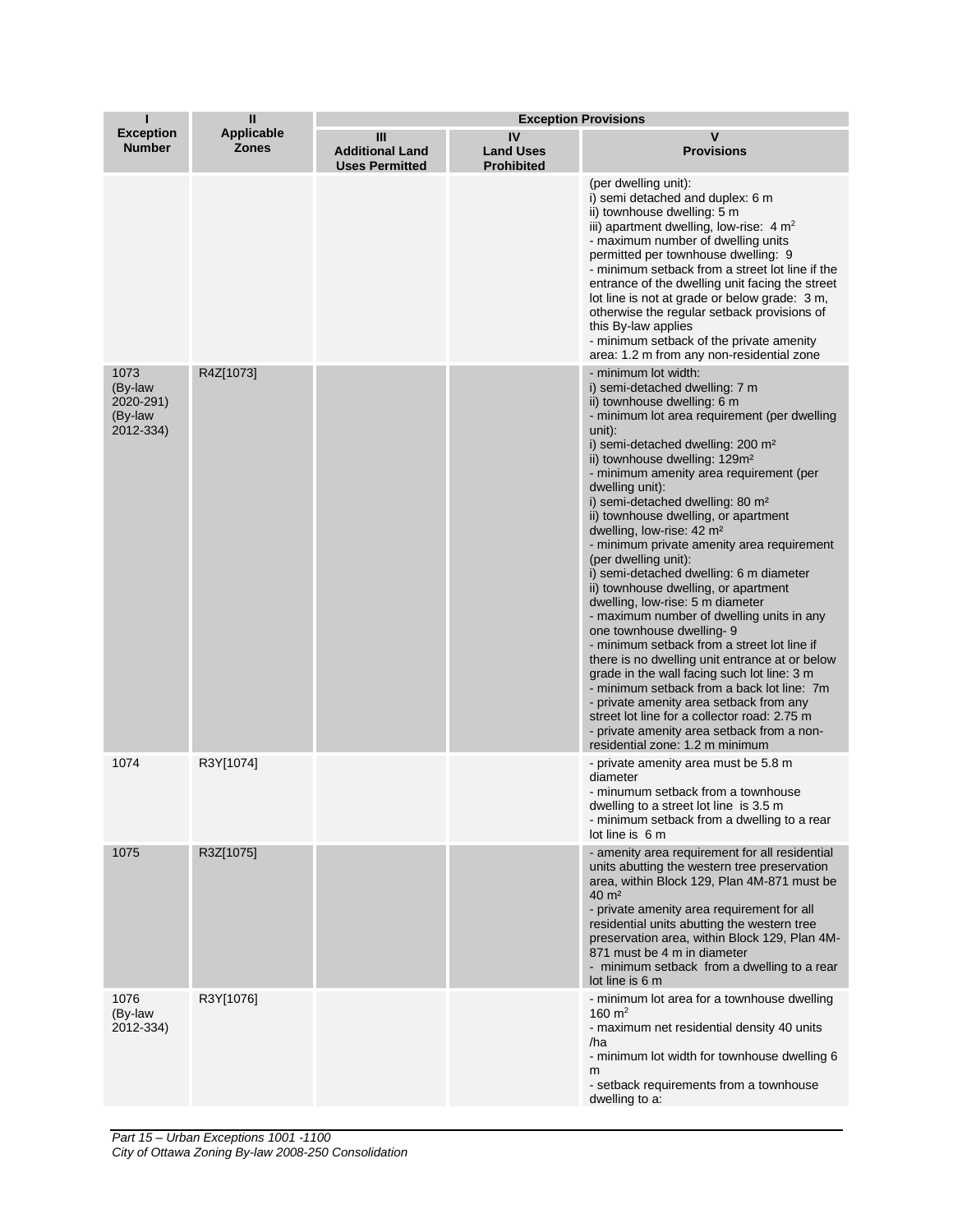| п                                 | Ш                                 | <b>Exception Provisions</b>                          |                                             |                                                                                                                                                                                                                                                                                                                                                                                                                                                                                                                                                                                                                                                                                                                                                                                                                                                                                                                                                                                                                                                   |  |
|-----------------------------------|-----------------------------------|------------------------------------------------------|---------------------------------------------|---------------------------------------------------------------------------------------------------------------------------------------------------------------------------------------------------------------------------------------------------------------------------------------------------------------------------------------------------------------------------------------------------------------------------------------------------------------------------------------------------------------------------------------------------------------------------------------------------------------------------------------------------------------------------------------------------------------------------------------------------------------------------------------------------------------------------------------------------------------------------------------------------------------------------------------------------------------------------------------------------------------------------------------------------|--|
| <b>Exception</b><br><b>Number</b> | <b>Applicable</b><br><b>Zones</b> | Ш<br><b>Additional Land</b><br><b>Uses Permitted</b> | IV<br><b>Land Uses</b><br><b>Prohibited</b> | v<br><b>Provisions</b>                                                                                                                                                                                                                                                                                                                                                                                                                                                                                                                                                                                                                                                                                                                                                                                                                                                                                                                                                                                                                            |  |
|                                   |                                   |                                                      |                                             | i) street lot line 3 m<br>ii) interior lot line 1 m with no door in the<br>facing wall; 1.2 m with a door in the facing<br>wall<br>iii) interior dividing lot line 0 m with no<br>opening in the facing wall and 1.2 m with any<br>openings in the facing wall<br>iv) rear lot line 6 m<br>v) corner side lot line 3 m<br>- the amenity area requirement per dwelling<br>unit is 30% of the lot area and a minimum of<br>60 % of the amenity area must be provided<br>at grade<br>- private amenity area requirement for a<br>townhouse dwelling:<br>i) for a dwelling unit having 3 or more<br>bedrooms - 5 m diameter<br>ii) for a dwelling unit having less than 3<br>bedrooms - 3.5 m diameter<br>- the first two required parking spaces must<br>be a minimum of 2.6 m wide and 5.5 m long,<br>any additional required parking space must<br>be a minimum of 2.6 m wide and 5 m long<br>- not more than 7 dwelling units are<br>permitted in any one townhouse dwelling<br>- setback from garage door to street lot line<br>5.5 <sub>m</sub> |  |
| 1077<br>(By-law<br>2012-334)      | R3Y[1077]                         |                                                      |                                             | - setback requirement for a townhouse<br>dwelling and semi-detached dwelling to a:<br>i) street lot line 5 m<br>ii) corner side lot line 3 m<br>iii) interior side lot line 1.2 m<br>iv) interior dividing lot line 0 m with no<br>openings in the facing wall, and 1.2 m with<br>any openings in the facing wall<br>v) rear lot line 6 m, except for 511, 513, 515,<br>517, 519, 541, 543, 547, 549 and 551 Chapel<br>Park Private the rear lot line must be a<br>minimum of 7 m<br>- minimum of 5 visitor parking paces must be<br>provided<br>- the following provisions apply where more<br>than one detached, semi-detached dwelling<br>or townhouse dwelling is to be developed on<br>a lot:<br>- each exclusive use residential parcel must<br>have a minimum lot width of 6 m<br>- each exclusive use parcel must have a<br>minimum lot area of 160 $m2$                                                                                                                                                                                  |  |
| 1078<br>1079                      | R4Z[1078]<br>R3Y[1079]            |                                                      |                                             | - minimum lot area 0.94 ha<br>- minimum setback requirement from a semi-<br>detached dwelling to a:<br>i) street lot line 5 m<br>ii) interior side lot line 1 m with no door in the<br>facing wall 1.2 m with a door in the facing<br>wall<br>iii) interior dividing lot line 0 m with no<br>openings in the facing wall; 1.2 m with any<br>openings in the facing wall<br>iv) rear lot line 7 m<br>v) corner side lot line 4 m                                                                                                                                                                                                                                                                                                                                                                                                                                                                                                                                                                                                                   |  |
| 1080<br>(By-law<br>2012-334)      | R3VV[1080]                        |                                                      |                                             | - minimum lot area per dwelling unit for a<br>townhouse dwelling 160 m <sup>2</sup><br>-maximum net residential density 40 unit /ha                                                                                                                                                                                                                                                                                                                                                                                                                                                                                                                                                                                                                                                                                                                                                                                                                                                                                                               |  |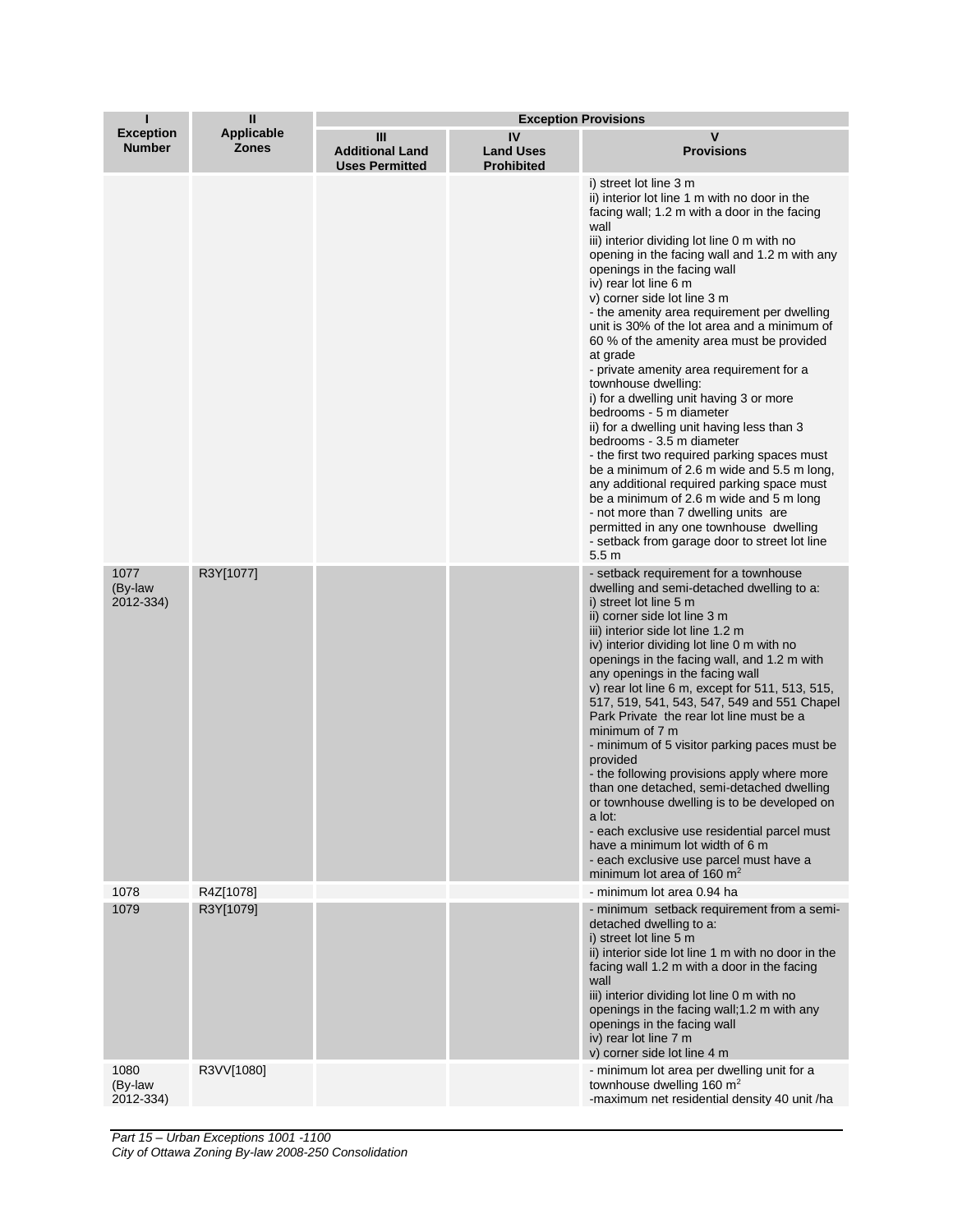| Т                                 | Ш                                 | <b>Exception Provisions</b>                          |                                             |                                                                                                                                                                                                                                                                                                                                                                                                                                                                                                                                                                                                                                                                                                                                                                                                                                                                                                                                                                                                                                                                                                                                                                                                                                                                                                                                                                                                                                                        |
|-----------------------------------|-----------------------------------|------------------------------------------------------|---------------------------------------------|--------------------------------------------------------------------------------------------------------------------------------------------------------------------------------------------------------------------------------------------------------------------------------------------------------------------------------------------------------------------------------------------------------------------------------------------------------------------------------------------------------------------------------------------------------------------------------------------------------------------------------------------------------------------------------------------------------------------------------------------------------------------------------------------------------------------------------------------------------------------------------------------------------------------------------------------------------------------------------------------------------------------------------------------------------------------------------------------------------------------------------------------------------------------------------------------------------------------------------------------------------------------------------------------------------------------------------------------------------------------------------------------------------------------------------------------------------|
| <b>Exception</b><br><b>Number</b> | <b>Applicable</b><br><b>Zones</b> | Ш<br><b>Additional Land</b><br><b>Uses Permitted</b> | IV<br><b>Land Uses</b><br><b>Prohibited</b> | v<br><b>Provisions</b>                                                                                                                                                                                                                                                                                                                                                                                                                                                                                                                                                                                                                                                                                                                                                                                                                                                                                                                                                                                                                                                                                                                                                                                                                                                                                                                                                                                                                                 |
|                                   |                                   |                                                      |                                             | - minimum lot width for townhouse dwelling<br>6 m<br>- setback requirements from a townhouse<br>dwelling to a:<br>i) interior side lot line 1 m with no door in the<br>facing wall; 1.2 m with a door in the facing<br>wall<br>ii) interior dividing lot line 0 m with no<br>opening in the facing wall and 1.2 m with any<br>openings in the facing wall<br>iii) rear lot line 6 m<br>iv) corner side or street lot line 3 m<br>- the amenity area requirement per dwelling<br>unit must be 30% of the lot area and a<br>minimum of 60% of the amenity area must be<br>provided at grade<br>- private amenity area requirement for a<br>townhouse dwelling:<br>i) for a dwelling unit having 3 or more<br>bedrooms - 5 m diameter<br>ii) for a dwelling unit having less than 3<br>bedrooms - 3.5 m diameter<br>- the first two required parking spaces must<br>be a minimum of 2.6 m wide and 5.5 m long,<br>any additional required parking space must<br>be a minimum of 2.6 m wide and 5 m long<br>- not more than 7 dwelling units are permitted<br>in any one townhouse dwelling<br>- the setback requirement from a detached,<br>semi-detached, and townhouse dwelling to a<br>street lot line minimum 3 m - the setback<br>requirement from a garage door to a street<br>lot line minimum 4 m<br>- for covered, but unenclosed porch, step or<br>veranda or gazebo the projection permitted in<br>the street yard and or exterior yard is 2 m |
| 1081                              | R2N[1081]                         |                                                      |                                             | - minimum lot area 278 $m2$ per dwelling unit                                                                                                                                                                                                                                                                                                                                                                                                                                                                                                                                                                                                                                                                                                                                                                                                                                                                                                                                                                                                                                                                                                                                                                                                                                                                                                                                                                                                          |
| 1082<br>(By-law<br>2012-334)      | R3Y[1082]                         |                                                      |                                             | - setback requirement from a street<br>townhouse dwelling to an exterior lot line is<br>2.5 <sub>m</sub><br>- where a 2.1 m high solid wood fence is<br>provided the private amenity area setback<br>from a non-residential zone is 0 m                                                                                                                                                                                                                                                                                                                                                                                                                                                                                                                                                                                                                                                                                                                                                                                                                                                                                                                                                                                                                                                                                                                                                                                                                |
| 1083<br>(By-law<br>2012-334)      | R3Y[1083]                         |                                                      |                                             | - minimum amenity area (per dwelling unit)<br>is $45 \text{ m}^2$<br>- permitted projections will apply to any yard<br>flanking a parcel boundary with the<br>necessary modifications<br>- minimum number of visitor parking spaces<br>is ten<br>- each townhouse dwelling unit will have<br>access on the exclusive use residential<br>parcel from the driving aisle or street yard to<br>the other yard, other than through any part of<br>the dwelling units, and such access will be a<br>minimum of 0.8 m in width by 2 m in height<br>- each townhouse dwelling unit will have<br>access from the adjacent exclusive use<br>residential parcel from the driving aisle or<br>street yard by way of an access easement<br>located on the adjacent exclusive use<br>residential parcel, and such easement will be<br>a minimum of 1.2 m in width and must be<br>free and clear of any obstructions including                                                                                                                                                                                                                                                                                                                                                                                                                                                                                                                                        |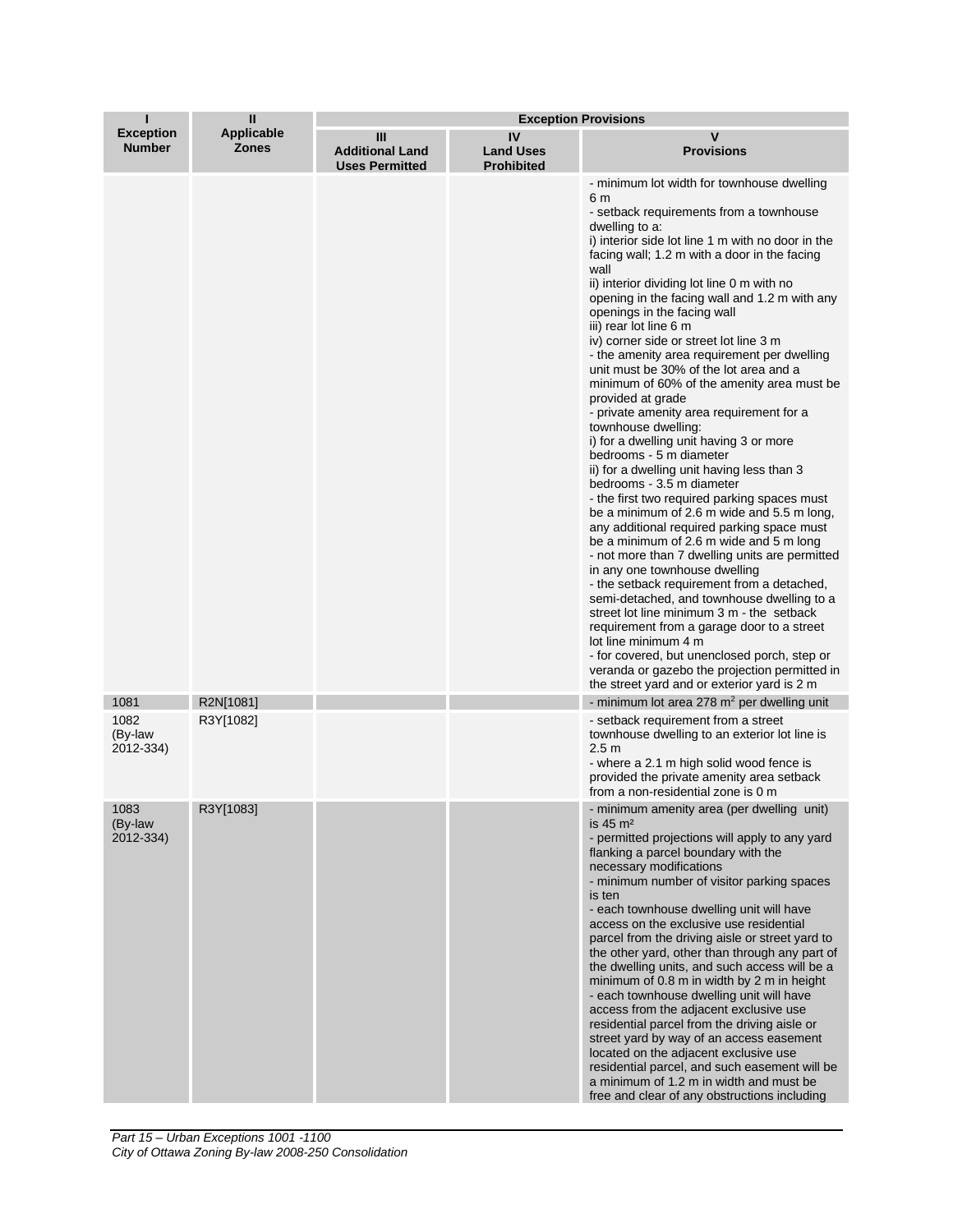| Т                                                                             | $\mathbf{H}$                      |                                                                                                                                                                                                                                                                                                                                                                                                                | <b>Exception Provisions</b>                 |                                                                                                                                                                                                                                                                                                                                                                                                                                                                                                                                                                                                                                                                                                                                                                                                                                                                                                                                                                                                                                                                                                                                                                                                                                                                                                                                                                                                                                                                                             |
|-------------------------------------------------------------------------------|-----------------------------------|----------------------------------------------------------------------------------------------------------------------------------------------------------------------------------------------------------------------------------------------------------------------------------------------------------------------------------------------------------------------------------------------------------------|---------------------------------------------|---------------------------------------------------------------------------------------------------------------------------------------------------------------------------------------------------------------------------------------------------------------------------------------------------------------------------------------------------------------------------------------------------------------------------------------------------------------------------------------------------------------------------------------------------------------------------------------------------------------------------------------------------------------------------------------------------------------------------------------------------------------------------------------------------------------------------------------------------------------------------------------------------------------------------------------------------------------------------------------------------------------------------------------------------------------------------------------------------------------------------------------------------------------------------------------------------------------------------------------------------------------------------------------------------------------------------------------------------------------------------------------------------------------------------------------------------------------------------------------------|
| <b>Exception</b><br><b>Number</b>                                             | <b>Applicable</b><br><b>Zones</b> | Ш<br><b>Additional Land</b><br><b>Uses Permitted</b>                                                                                                                                                                                                                                                                                                                                                           | IV<br><b>Land Uses</b><br><b>Prohibited</b> | V<br><b>Provisions</b>                                                                                                                                                                                                                                                                                                                                                                                                                                                                                                                                                                                                                                                                                                                                                                                                                                                                                                                                                                                                                                                                                                                                                                                                                                                                                                                                                                                                                                                                      |
|                                                                               |                                   |                                                                                                                                                                                                                                                                                                                                                                                                                |                                             | buildings, structures and trees or shrubs<br>- rear yard setback of 6 m. and interior side<br>yard of 1.2 metres<br>- minimum interior side yard setback is 1.0 m<br>with no door in the facing wall or 1.2 m with a<br>door                                                                                                                                                                                                                                                                                                                                                                                                                                                                                                                                                                                                                                                                                                                                                                                                                                                                                                                                                                                                                                                                                                                                                                                                                                                                |
| 1084<br>(OMB<br>Order, File<br>#PLO80959,<br>issued<br>September<br>18, 2009) | IP6[1084] H(12)                   | - animal care<br>establishment<br>- animal hospital<br>- automobile service<br>station<br>- bar<br>- car wash<br>- convenience store<br>- drive through<br>facility<br>- gas bar<br>- instructional facility<br>- post office<br>- personal service<br>business<br>- recreational and<br>athletic facility<br>- restaurant, full<br>service<br>- restaurant, take out<br>- retail store<br>- retail food store |                                             | - minimum rear yard setback: 3.8 m<br>- Section 205 (2) (b) and (c) does not apply<br>- minimum lot width is 40 m<br>- maximum lot coverage is 40%                                                                                                                                                                                                                                                                                                                                                                                                                                                                                                                                                                                                                                                                                                                                                                                                                                                                                                                                                                                                                                                                                                                                                                                                                                                                                                                                          |
| 1085<br>(By-law<br>2012-334)                                                  | R3Z[1085]                         |                                                                                                                                                                                                                                                                                                                                                                                                                |                                             | - lot area per dwelling unit for a townhouse<br>dwelling is a minimum of 160 $m2$<br>- maximum net residential density 40 units/ha<br>- minimum lot width for townhouse dwelling<br>is 6 m<br>- setback requirements from a townhouse<br>dwelling to a:<br>i) interior lot line 1 m with no door in the<br>facing wall; 1.2 m with a door in the facing<br>wall<br>ii) interior dividing lot line 0 m with no<br>opening in the facing wall and 1.2 m with any<br>openings in the facing wall<br>iii) rear lot line 6 m<br>iv) corner side or street lot line 3 m<br>- the amenity area requirement per dwelling<br>unit is 30% of the lot area and a minimum of<br>60% of the amenity area must be provided at<br>grade<br>- private amenity area requirement for a<br>townhouse dwelling:<br>i) for a dwelling unit having 3 or more<br>bedrooms - 5 m diameter<br>ii) for a dwelling unit having less than 3<br>bedrooms - 3.5 m diameter<br>- the first two required parking spaces must<br>be a minimum of 2.6 m wide and 5.5 m long,<br>any additional required parking space must<br>be a minimum of 2.6 m wide and 5 m long<br>- not more than 7 dwelling units are<br>permitted in any one townhouse dwelling<br>- the setback requirement from a detached,<br>semi-detached dwelling and townhouse<br>dwelling to a street lot line minimum 3 m<br>- the setback requirement from a garage<br>door to a street lot line minimum 4 m<br>- for covered, but enclosed porch, step or |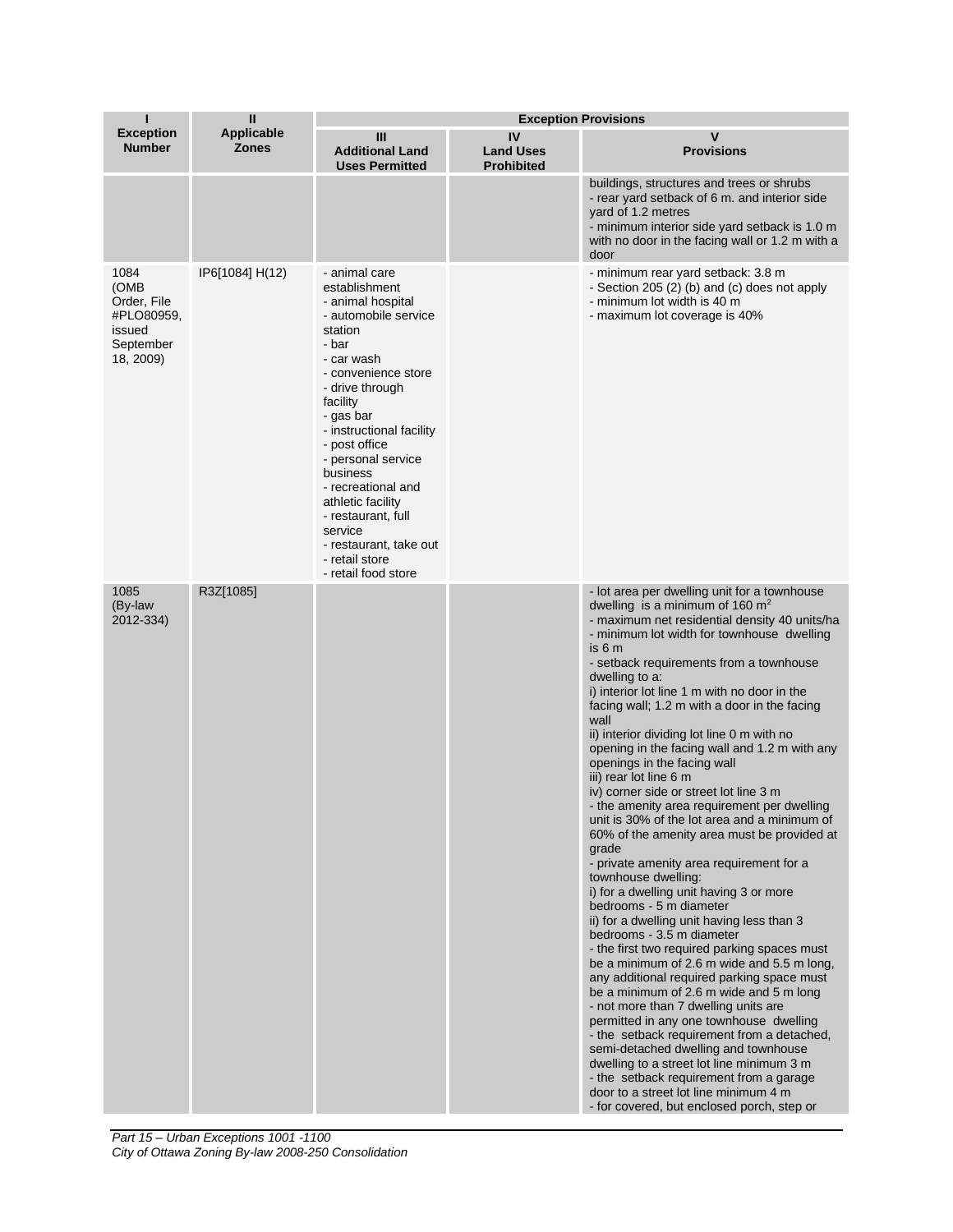| п                                 | Ш                                 | <b>Exception Provisions</b>                                     |                                             |                                                                                                                                                                                                                                                                                                                                                                                                                                                                                                                                                                                                                                                                                                                                                                                                                                                                                                                                                                                                                                                                                                                                                                                                |
|-----------------------------------|-----------------------------------|-----------------------------------------------------------------|---------------------------------------------|------------------------------------------------------------------------------------------------------------------------------------------------------------------------------------------------------------------------------------------------------------------------------------------------------------------------------------------------------------------------------------------------------------------------------------------------------------------------------------------------------------------------------------------------------------------------------------------------------------------------------------------------------------------------------------------------------------------------------------------------------------------------------------------------------------------------------------------------------------------------------------------------------------------------------------------------------------------------------------------------------------------------------------------------------------------------------------------------------------------------------------------------------------------------------------------------|
| <b>Exception</b><br><b>Number</b> | <b>Applicable</b><br><b>Zones</b> | $\mathbf{m}$<br><b>Additional Land</b><br><b>Uses Permitted</b> | IV<br><b>Land Uses</b><br><b>Prohibited</b> | v<br><b>Provisions</b>                                                                                                                                                                                                                                                                                                                                                                                                                                                                                                                                                                                                                                                                                                                                                                                                                                                                                                                                                                                                                                                                                                                                                                         |
|                                   |                                   |                                                                 |                                             | veranda or gazebo the projection permitted in<br>the street yard and or exterior yard is 2 m                                                                                                                                                                                                                                                                                                                                                                                                                                                                                                                                                                                                                                                                                                                                                                                                                                                                                                                                                                                                                                                                                                   |
| 1086<br>(By-law<br>2012-334)      | R3Y[1086]                         |                                                                 |                                             | - setback requirement to a street lot line is:<br>4.5 <sub>m</sub><br>- setback requirement for a semi-detached<br>dwelling and a townhouse dwelling to a<br>driving aisle parcel boundary is 4.7 m<br>- on a corner parcel the setback requirement<br>to one driving aisle parcel boundary may be<br>reduced to 2.5 m<br>- minimum of 7 visitor parking spaces must<br>be provided in the zone<br>- where more than one semi-detached<br>dwelling or townhouse dwelling is developed<br>on a lot:<br>a) each exclusive use residential parcel must<br>have a lot width of 8 m minimum<br>b) each exclusive use residential parcel must<br>have a minimum lot area of 200 m2<br>- the amount a covered, but unenclosed<br>porch, step, veranda or gazebo may project:<br>a) into a required street yard is a distance of<br>3 m, and<br>b) to within 2 m of a driving aisle parcel<br>boundary<br>- minimum required amenity area is 70 m2<br>per dwelling unit<br>- rear yard setback of 6 m.<br>- front yard setback for a private garage of 5<br>m.<br>- in the case of a planned unit development<br>consisting of townhouse dwellings, the<br>minimum interior side yard setback is 1.2 m |
| 1087<br>(By-law<br>2011-377)      | R3Y[1087]                         |                                                                 |                                             | the maximum number of dwelling units is 8                                                                                                                                                                                                                                                                                                                                                                                                                                                                                                                                                                                                                                                                                                                                                                                                                                                                                                                                                                                                                                                                                                                                                      |
| 1088                              | R2N[1088]                         |                                                                 |                                             | - one detached dwelling and not more that 5<br>semi-detached dwellings consisting of twelve<br>units are the only permitted uses<br>(OMB order 0281; 14 02 02 and OMB Order<br>1091; 08 08 02)                                                                                                                                                                                                                                                                                                                                                                                                                                                                                                                                                                                                                                                                                                                                                                                                                                                                                                                                                                                                 |
| 1089                              | R1W[1089]                         |                                                                 |                                             | - minimum lot area 294 $m2$                                                                                                                                                                                                                                                                                                                                                                                                                                                                                                                                                                                                                                                                                                                                                                                                                                                                                                                                                                                                                                                                                                                                                                    |
| 1090                              | R3C[1090]                         |                                                                 |                                             | - maximum rear yard setback is 9 m                                                                                                                                                                                                                                                                                                                                                                                                                                                                                                                                                                                                                                                                                                                                                                                                                                                                                                                                                                                                                                                                                                                                                             |
| 1091                              | R1E[1091]                         |                                                                 |                                             | - minimum lot width 30 m<br>- minimum rear yard setback 7.5 m<br>- interior minimum side yard setback is 1.8 m<br>one side; 2.4 m other side, except that the<br>2.4 m may be reduced to 0.9 m where a<br>garage is attached to the side of the building<br>- maximum lot coverage 40%                                                                                                                                                                                                                                                                                                                                                                                                                                                                                                                                                                                                                                                                                                                                                                                                                                                                                                         |
| 1092                              | R1E[1092]                         |                                                                 |                                             | - minimum lot width 22.5 m<br>- minimum lot area 789 $m2$<br>- minimum rear yard setback 10.5 m<br>- interior minimum side yard setback is 1.8 m<br>one side; 2.4 m other side, except that the<br>2.4 m may be reduced to 0.9 m where a<br>garage is attached to the side of the building<br>- maximum lot coverage 30%                                                                                                                                                                                                                                                                                                                                                                                                                                                                                                                                                                                                                                                                                                                                                                                                                                                                       |
| 1093                              | R1E[1093]                         |                                                                 |                                             | - minimum lot area 650 $m2$<br>- maximum building height 11m<br>- minimum front yard setback 6.5 m<br>- interior minimum side yard setback is 1.8 m<br>one side; 2.4 m                                                                                                                                                                                                                                                                                                                                                                                                                                                                                                                                                                                                                                                                                                                                                                                                                                                                                                                                                                                                                         |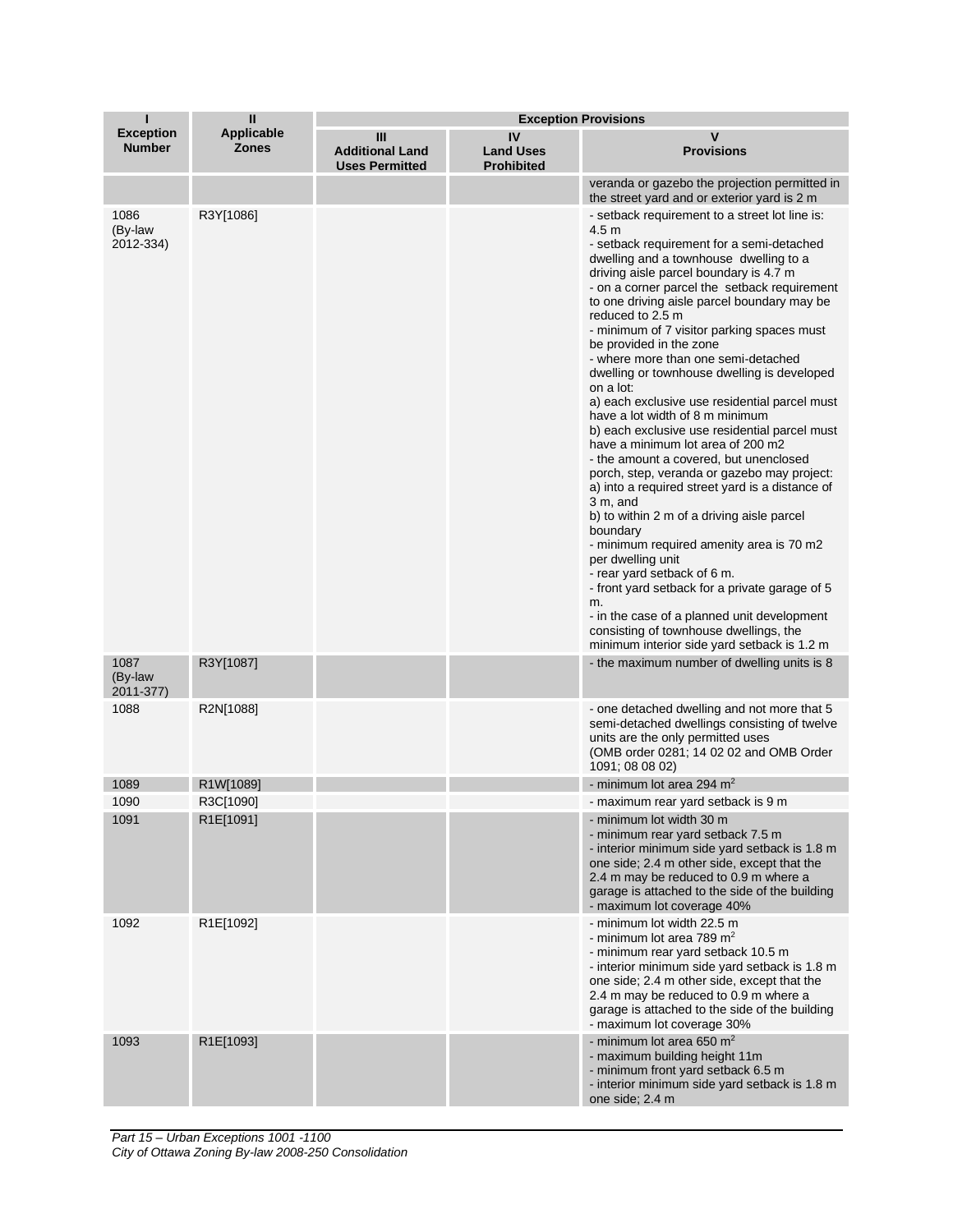| П                                                    | $\mathbf{I}$                      | <b>Exception Provisions</b>                          |                                             |                                                                                                                                                                                                                                                                                                                                                                                                                                                                                                                                                                                                                                                                                                                                                                                                                                                                                                                                              |
|------------------------------------------------------|-----------------------------------|------------------------------------------------------|---------------------------------------------|----------------------------------------------------------------------------------------------------------------------------------------------------------------------------------------------------------------------------------------------------------------------------------------------------------------------------------------------------------------------------------------------------------------------------------------------------------------------------------------------------------------------------------------------------------------------------------------------------------------------------------------------------------------------------------------------------------------------------------------------------------------------------------------------------------------------------------------------------------------------------------------------------------------------------------------------|
| <b>Exception</b><br><b>Number</b>                    | <b>Applicable</b><br><b>Zones</b> | Ш<br><b>Additional Land</b><br><b>Uses Permitted</b> | IV<br><b>Land Uses</b><br><b>Prohibited</b> | $\mathbf v$<br><b>Provisions</b>                                                                                                                                                                                                                                                                                                                                                                                                                                                                                                                                                                                                                                                                                                                                                                                                                                                                                                             |
|                                                      |                                   |                                                      |                                             | - minimum side yard setback (one side and<br>other side) 2 m<br>- minimum rear yard setback 7.5 m<br>- maximum lot coverage 40%                                                                                                                                                                                                                                                                                                                                                                                                                                                                                                                                                                                                                                                                                                                                                                                                              |
| 1094<br>(By-law<br>2012-334)                         | R3WW[1094]                        |                                                      |                                             | - minimum front yard setback 3 m<br>- minimum side yard setback 3 m<br>- where the side of a building abuts the<br>property line the side yard setback is 1.5 m<br>- minimum rear yard setback 6 m<br>- maximum lot coverage 65%<br>- minimum density 22 dwelling units per<br>hectare<br>- amenity area per dwelling unit 65 $m2$<br>- required parking is 1.5 spaces per unit, 12%<br>of which are reserved for visitors<br>- the dwelling units and the land in a<br>townhouse dwelling development may be<br>divided or severed into separate, legally<br>conveyable parts without each part meeting<br>all of the requirements of this by-law as long<br>as the overall development complies with the<br>requirements of this by-law                                                                                                                                                                                                    |
| 1095<br>(By-law<br>2020-291)                         | R4Z[1095]                         |                                                      |                                             | - minimum lot area 2,000 $m2$<br>- minimum lot width 25 m<br>- minimum front yard setback 3 m<br>- building spacing 3 m<br>- minimum interior side yard setback 3 m<br>- minimum corner side yard setback 3 m<br>- minimum rear yard setback 7.5 m<br>- maximum lot coverage 40%<br>- maximum building height 15 m<br>- minimum density 65 units / ha<br>- permitted projections: despite Section 65, a<br>porch or veranda may project a maximum of<br>1.5 m into a required front yard and corner<br>side yard but not closer than 1.5 m to a street<br>lot line                                                                                                                                                                                                                                                                                                                                                                           |
| 1096<br>(By-law<br>2020-291)<br>(By-law<br>2012-334) | R4Z[1096]                         |                                                      |                                             | i) townhouse dwellings<br>- minimum lot area 165 m <sup>2</sup><br>- minimum lot width 5 m<br>- minimum yard setback requirements:<br>front yard setback 6 m<br>interior side yard setback 1.5 m<br>corner side yard setback 3 m<br>rear yard setback 7.5 m<br>- maximum lot coverage 60%<br>- maximum building height 9 m<br>ii) all other uses:<br>- minimum lot area 2,000 m <sup>2</sup><br>- minimum lot width 25 m<br>- minimum yard requirements:<br>front yard setback 3 m<br>building spacing 3 m<br>interior side yard setback 3 m<br>corner side yard setback 3 m<br>rear yard setback 7.5 m<br>- maximum lot coverage 40%<br>- maximum building height 15 m<br>- minimum density 65 units /ha<br>- despite Section 65, a porch or veranda may<br>project a maximum of 1.5 m into a required<br>front yard and corner side yard but not closer<br>than 1.5 m to a street lot line<br>- despite the density provisions herein, the |